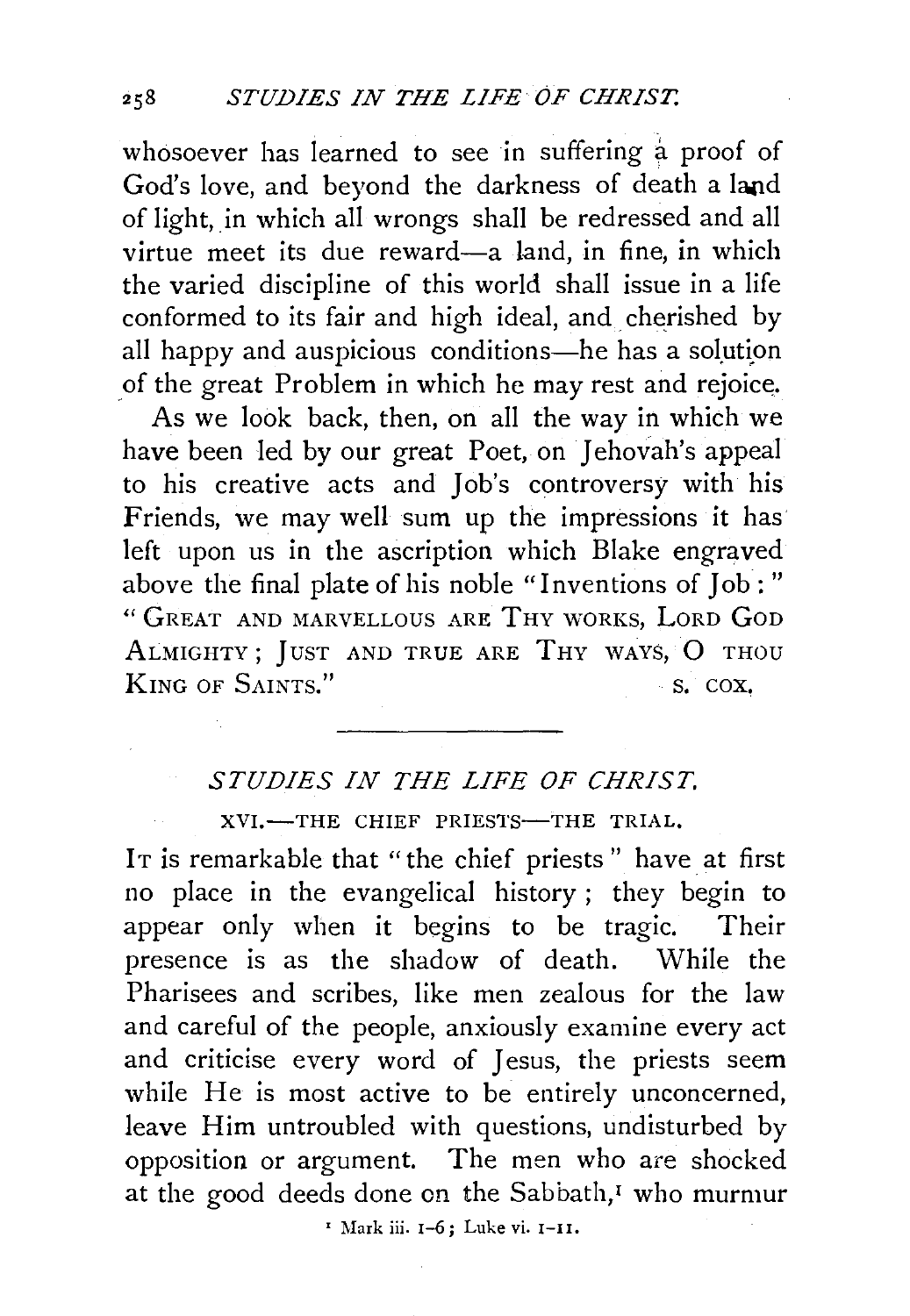at the Rabbi that teaches "publicans and sinners," and "eateth with them,"<sup>I</sup> who persistently interrogate Christ and attempt to silence Him with legal maxims and puzzle Him with exegetical difficulties,<sup>2</sup> who even dare to measure his sanctity by their legalism and his truth by their traditions,<sup>3</sup> are the Pharisees and scribes. But while they are the invariable background of the. picture, the priests are conspicuous by their absence. They neither resist nor befriend Christ ; they simply do not appear. This absence cannot be explained by any gentleness of speech or spirit of conciliation on his part. The Good Samaritan 4 was as severe a satire on the priest as the two men praying in the temple 5. was on the Pharisee. But priestly silence did not mean priestly tenderness, as is evident from the first and most significant synoptic reference to "the chief priests." This is made by Christ Himself. He declares, before ever they have appeared on the scene, that He is to suffer many things at their hands, is to be delivered unto them and to be by them condemned to death.6 If we confine ourselves to the Synoptists,

- $2$  Matt. xix. 3; xxii. 35-40; Mark x. 2.
- 3 Matt. xv. I, 2; Mark vii. 1-5; Luke xi. 37, 38.<br>4 Luke x. 31, 32. 5 Luke xviii. 10-14.
	-

 $6$  Matt. xvi. 21; xx. 18; Mark viii. 31; x. 33; Luke ix. 22. It is an extraordinary and instructive fact that no allusion to the "chief priests" in connection with Christ should be made 'in the Synoptic Gospels till He begins to anticipate his passion and foretell his death. It is a fact of equal critical and historical importance; critical, inasmuch as it shews how the Fourth Gospel can explain otherwise inexplicable references in the Synoptic Gospels (comp. with the above texts John vii. 32, 45, 46) ; historical, inasmuch as it brings out the essential character of the great Jewish parties, defines and determines their relation both to Judaism and Christ. The mere figures are suggestive and significant. Thus  $d\rho\chi\iota\epsilon\rho\epsilon\iota\varsigma$ occurs (Matt. ii. 4; Mark ii. 16; and Luke iii. 2 having no relevance to the history) first in Matt. in xvi. 21, then in xx. once, xxi. thrice, xxvi. eleven times, xxvii. seven times, xxviii. once ; first in Mark in viii. 31, x. once, xi. twice, xiv. twelve times, xv. five times; first in Luke in ix. 22, xix. once, xx. twice, xxii. six times, xxiii. four times, xxiv. once; first in John in vii. 32, 45, xi. four times, xii.

<sup>&#</sup>x27; Luke xv. 2 ; vii. 39 ; Matt. ix. 10, I I ; Mark ii. I6.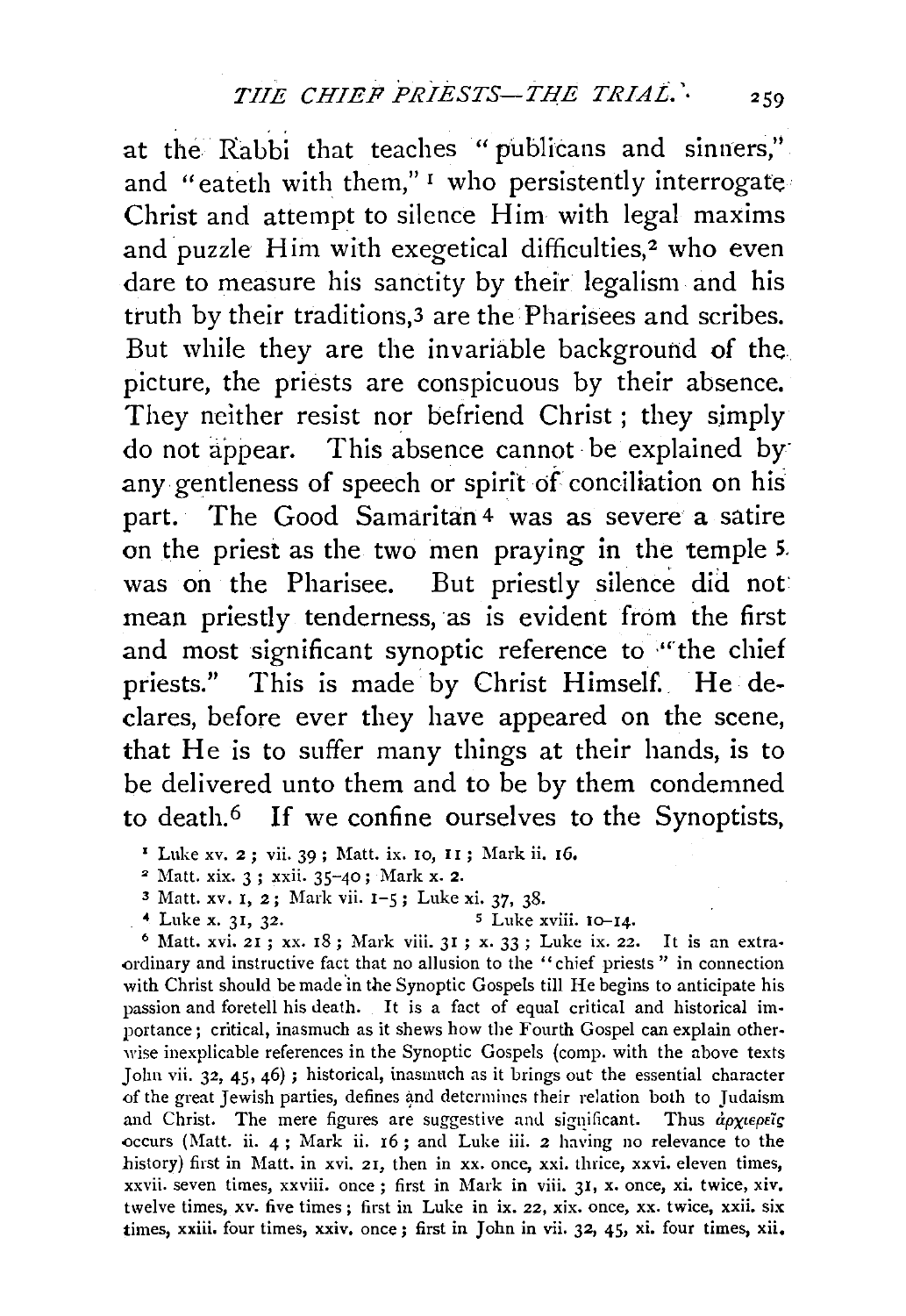this reference to men who have never either spoken or acted against Him is surprising ; but if we turn to the Fourth Gospel it ceases to surprise. There the action and allusions in the synoptic histories are explained. Christ knew the priests to be absolute enemies; his prophecy but expressed his experience. Their antagonism was too deep to condescend to words ; deeds alone could declare it. The Pharisees might aim at victory by argument, but the priests did not mean to waste words on one doomed to death. So the moment Jesus came within their reach their fatal activity began. They took offence at his presence and conduct in the temple, demanded the authority by which He acted, and abstained from seizing Him only because " they feared the multitude." I Their purpose was one and inflexible ; their only point of uncertainty how best and most safely to work his death. <sup>2</sup>

once, xviii. eleven times, xix. thrice. The earlier references, with the exception of those in John vii., are to Christ's predictions of their action; the later describe that action, which belongs entirely to the history of the passion. As to the Pharisees, the order is entirely reversed. The references are, in Matt. iii. once, v. once, vii. once, ix. thrice, xii. four times, xv. twice, xvi. four times, xix. once (?), xxi. once, xxii. three times, xxiii. (the woes) nine times, xxvii. once; in Mark ii. four times, iii. once, vii. thrice, viii. twice, ix. once, xii. once ; in Luke v. four times, vi. twice, vii. five times, xi. seven times, xii. once, xiii. once, xiv. twice, xv. once, xvi. once, xvii. once, xviii. twice, xix. once; in John i. once, iii. once, iv. once, vii. five times, viii. twice, ix. four times, xi. thrice, xii. twice, xviii. once. By comparing these references we see that the Pharisaic activity was greatest during the ministry, the priestly during the passion. So far as the Synoptics are concerned, the Pharisees may be said to have been as completely absent from the passion as the priests from the ministry. The Fourth Gospel shews them, in the earlier stages of the passion, associated with the priests, but never active as they were, disappearing finally at the capture, taking no part whatever in the trial and crucifixion. The synoptists indeed often associate the scribes with the chief priests in the processes that resulted in the death on the cross; but it is evident they did. not regard this as equal to the participation of the Pharisees as a party or a body. "Chief priests and scribes" (Luke xxii. 2, 66; xxiii. IO; Mark xiv. I) was but a phrase denotive of the Sanheclrim, which, though it contained Pharisees, was essentially priestly in its constitution.<br> $\frac{1}{2}$  Matt. xxi. 15, 23, 46.  $\frac{2}{2}$  M

<sup>2</sup> Matt. xxvi. 3, 4; Luke xxii. 2; John xi. 50.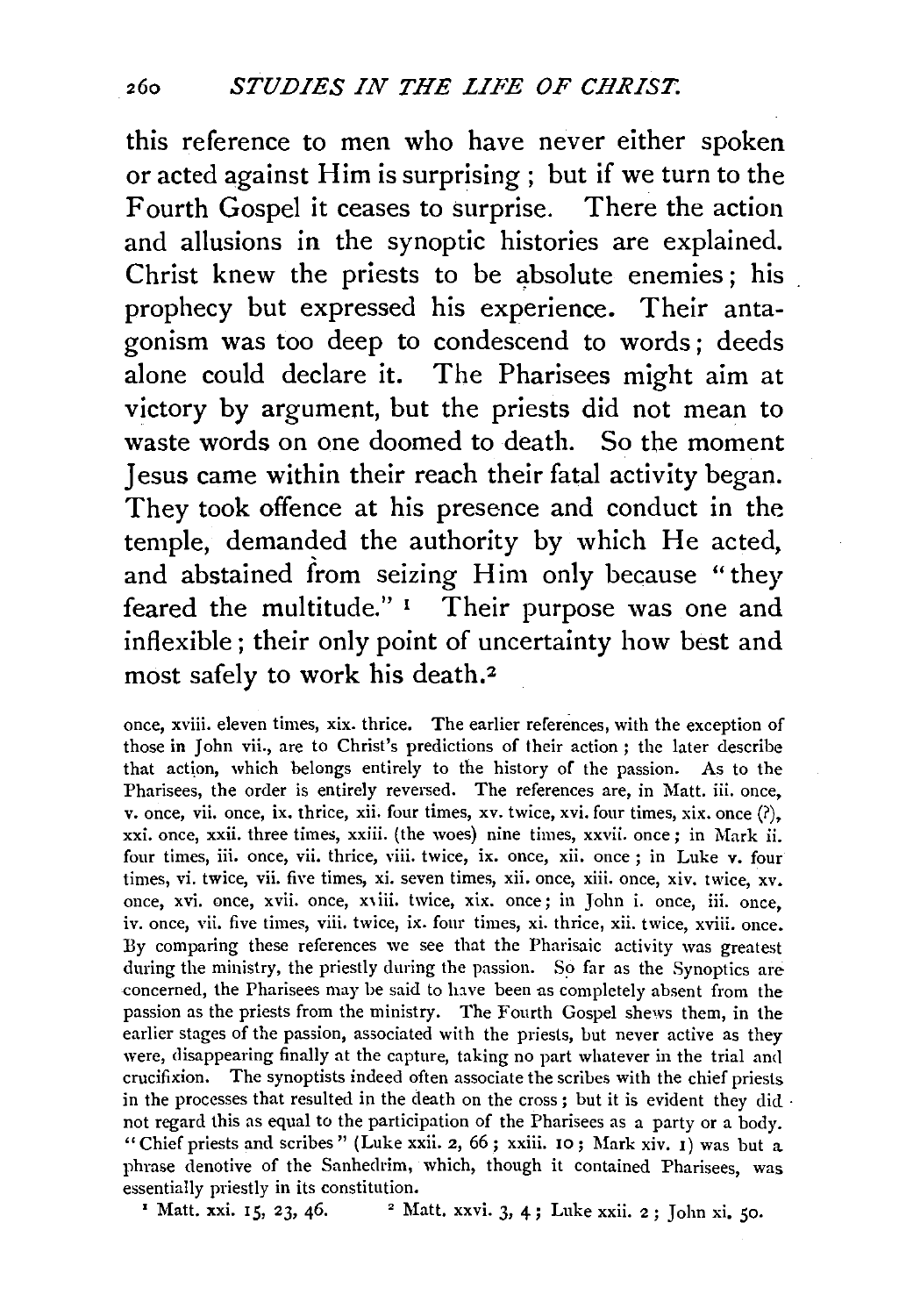Now, how is this extraordinary difference in attitude and action of the Pharisees and priests to be explained? Without the former, Christ the Teacher would have been without contradiction and criticism ; without the latter, Christ the Sufferer would not have known the mockery of the trial or the shame and agony of the cross. The men who most strenuously argued against Him appear to have shrunk from the national infidelity and crime needed to work his death; while the men who compassed it were the men who had seemed to stand carelessly aloof from Him in the period of his mightiest activity and influence. Yet there was no decrease of antagonism on the one hand, or increase of it on the other. The Pharisees did not cease to be opposed to Christ, or the priests then begin their opposition. They had always hated and always been ready to express their hatred, but ever in deadly forms, and only when they promised to be effectual, never in the way of remonstrance or argument. The Pharisees were wishful to controvert that they might convert. We can well believe that the men who would have compassed heaven and earth to make one proselyte would feel an almost boundless desire to bring to their side the young Rabbi of Nazareth. But the priests had no such desire, had no need or room for Him, had only the conviction that his life was a standing menace to their authority, and his death a politic expedient.

In seeking the reason of these differences we must clearly conceive the historical character and relations of the parties concerned. The Pharisees in their relation to Jesus have already been discussed and described. <sup>I</sup> They were the party of national principle and patriotism.

<sup>1</sup> Art. *Jesus and the Jews*, THE EXPOSITOR, vol. viii. p. 431, ff. VOL. XII. and in the set of the set of the set of the set of the set of the set of the set of the set of the set of the set of the set of the set of the set of the set of the set of the set of the set of the set of the set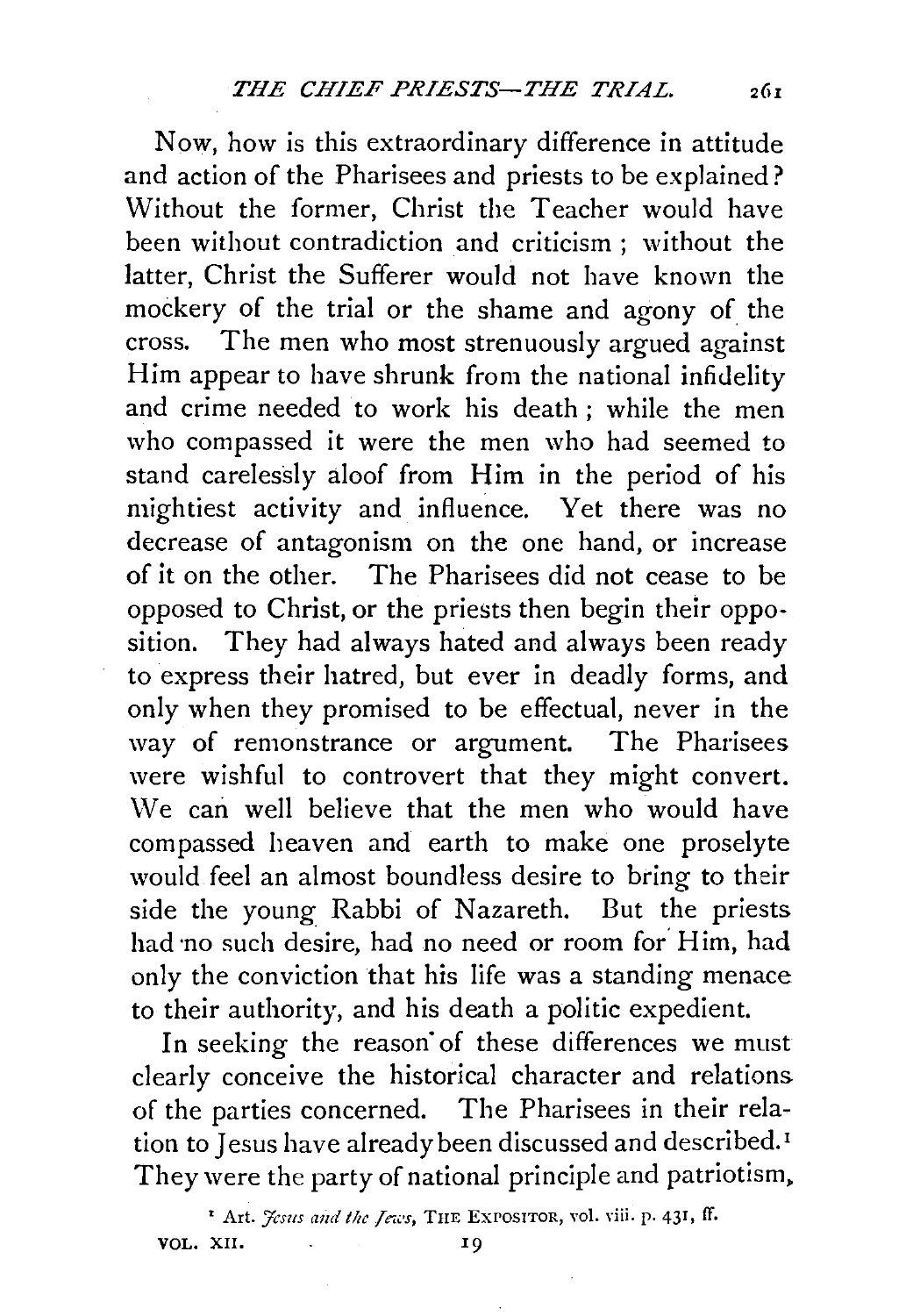who believed in the absolute kinghood of Jahveh, the continuous and progressive character of his revelation, the supremacy of his law, the obligation of his people to obey Him in all things—the minutest as well as the mightiest. The chief priests, on the other hand, belonged to the Sadducees,<sup> $I$ </sup> the party of expediency and official policy. This association of the chief priests, the highest representatives of Jewish religion, with the Sadducees, the poorest representatives of Jewish faith, may seem curious and almost unreal. But it is as eminently natural as it is undoubtedly historical. In ideal Judaism the priest is as the foremost, also the noblest man. He is the representative of God before men, of man before God, approved and trusted of both. With man he is able to sympathize, with God he is qualified to plead, a mediator the weak can love and the strong can respect.<sup>2</sup> Into his ear man can confess his sin, into his hands commit his soul, certain that be will be gracious to the one and obtain forgiveness for the other. God makes him the vehicle of his mercy, the interpreter of his authority for men, certain that he will not weaken the authority or deprave the mercy. But the ideal priest finds a tragic contrast in the actual. In Judaism he was as often a mischievous as a beneficent power. The prophets before the captivity found sacerdotal worship sensuous, unspiritual, and unethical, strove to repress it by representing Jahveh as " full of the burnt offerings of rams and the fat of fed beasts," as One not to be "pleased with thousands of rams or ten thousand rivers of oil," as not desiring sacrifice or delighting in burnt offering, but only in the

 $\mathbf{r}$  Acts v. 17; iv. I. Josephus, Antt. xx. 9, I.

 $2$  Heb. ii. 17,18; v. 1-4; vii. 25-28.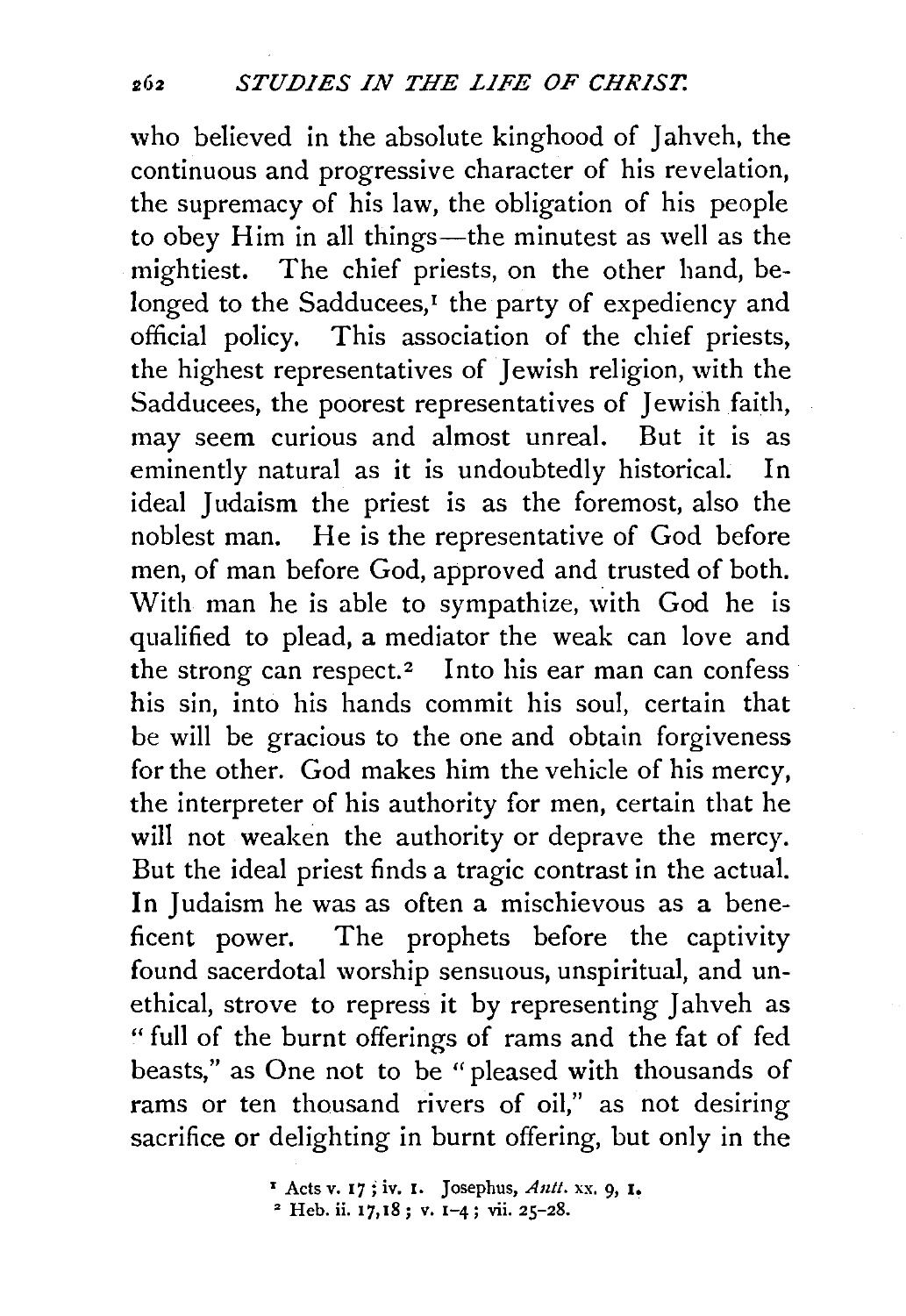broken and contrite heart.<sup>I</sup> At and after the captivity the priests seemed to become a nobler race, possessed -of the prophetic beliefs, the organs of the prophetic ideals, living to realize in and through Israel the reign of the one God.<sup>2</sup> Into their worship another spirit had been breathed, its sensuous forms were ruled by an ethical purpose and purified by holier and more transcendent ideas. In the completed Mosaic legislation the theocratic faith was articulated, and every part of the Levitical ritual penetrated and illumined by the mind which lives and speaks in Deuteronomy. But the period of exaltation was short-lived, form and routine proved stronger than spirit, and God and his people were made to exist for the priest rather than the priest for them. $3$  The sacerdotal Judaism and the prophetic Hebraism were distinctly incompatible-a universal monotheism could not be incorporated in a worship that was at once inflexibly sehsuous and fanati cally national. So there grew up within Judaism a ten--dency opposed to the priestly, more akin to the spiritual and prophetic. This was embodied in the Sopherim, the wise, the men learned in the law, the written and spoken word of God.4 These scribes, interpreters of the Scriptures and conservers of tradition, represented the belief in the living God who continued to speak to his people and to act on their behalf. They and the priests were in theirfundamental ideas radically opposed. The scribes emphasized the ideas of law and precept, .and so believed that man's best service of God was by obedience ; but the priests emphasized the idea of

<sup>&</sup>lt;sup>1</sup> Isaiah i. 11 ; Micah vi. 7 ; Psa.li. 17, 18. <sup>3</sup> Mal. i. 5–14 ; ii. 7–10, 17. <sup>2</sup> Haggai ii. 1–9; Zech. iii. iv.; vi. 9–15.

<sup>4</sup> Ewald, *Geschichte des Vulkes Israel,* iv. 162, ff. (2nd ed.) Kuenen, *Gudsdimsr*  van Israel, ii. 237, ff.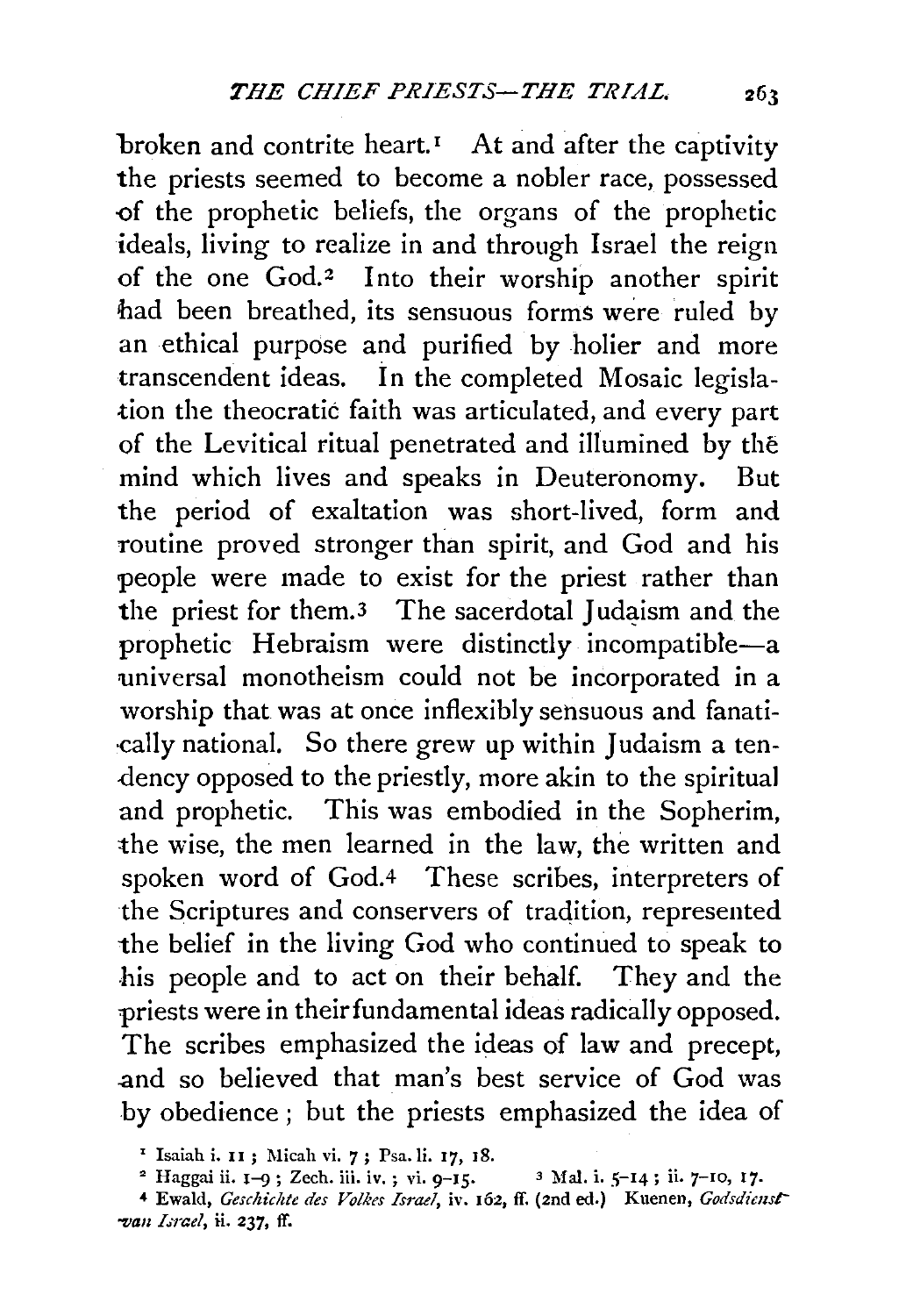worship, and so held that man could best please God by sacrifice and offering. The scribes had a keen sense for the ethical, but the priests for the ritual, elements in Mosaism; the former held the whole of the Hebrew Scriptures sacred, but for the latter sanctity and authority mainly belonged to the books which embodied the Mosaic legislation. The scribes were the interpreters of an ever-living Will, but the priests the ministers and administrators of a constituted system, which invested them with all the rights and authority they possessed. It necessarily followed that these orders, representative of so. different ideas, stood in very different relations to the people and their history and hopes. The priests were conservative, the scribes progressive. The priests were zealous for everything that· concerned the worship, could allow the intrusion of no alien god or rite, and had proved themselves, as in the case of the Maccabees, capable of the most splendid heroism both in resistance and defence. The scribes were zealous for everything that concerned the law, *i.e.*, the living revelation of the living God, and were ambitious, not simply that the theocratic worship might be performed, but that the theocratic polity might be realized in society and the State. And so the highest idea of the priest was expressed in the temple, and his. best hope for Israel was the maintenance of a clear and 'vell-ordered worship; but the highest idea of the scribe was a people free to obey the law and entirely obedient to it, and his great hope the Messiah who was to come, who was to be no priest, but a prince, able victoriously,. not to sacrifice, but to deliver Israel from the alien and leave him the willing subject of Jahveh alone.

It ought to be more possible now to understand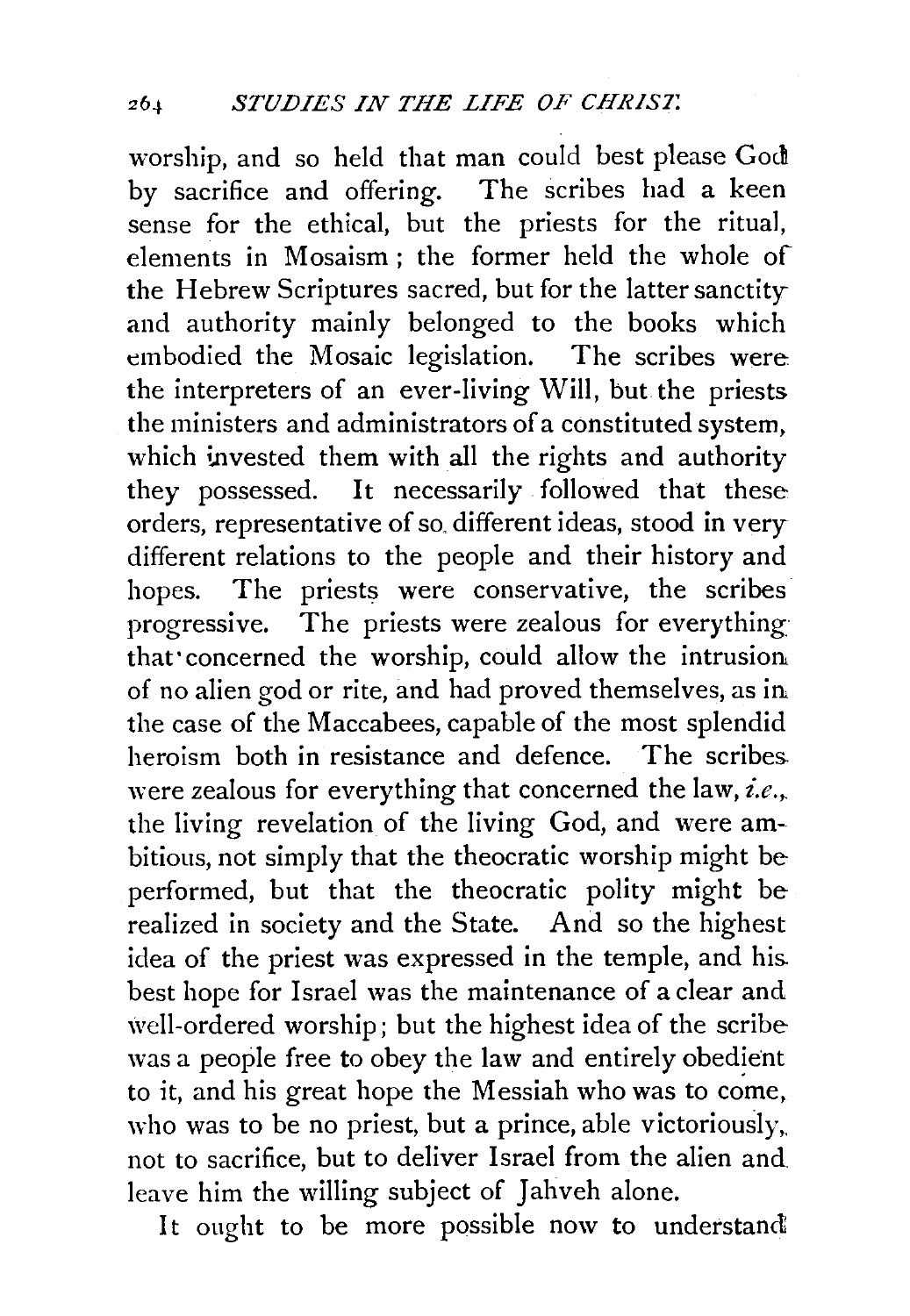the relations of the Pharisaic scribes and Saddu  $c$ ean priests to Jesus.<sup>1</sup> The scribes were essentially teachers, and the scene of their activity was the school and the synagogue, $2$  but the priests were essentially officiants, performers of a worship mainly ritual, and their proper and peculiar sphere was the temple. These two places, indeed—the synagogue and the temple-represented the two great forces in Judaism, the one didactic and rational, the other sensuous and sacerdotal; the one diffused and expansive, seeking to instruct and guide the people, the other concentrated and conservative, seeking to maintain its place in the nation and prevent the various disintegrating agencies from breaking up the system it crowned and completed. In the very nature of things the teachers would be the first to be jealous of Jesus. He was a Teacher; his great themes were the very themes the scribes were accustomed to handle. The purpose and end of the Law and the Prophets, their meaning and range, the kind of service God required, the interpretation and value of the different commandments, the nature of prayer, the character of God and his relation to man in general and the Jews in particular, the kingdom of God, what it was, when it was to come, and who were to be its citizens-these, and such-like, were the questions discussed in the Jewish schools and dis coursed on by Christ. He was to the scribes one who

<sup>•</sup> While in the Synoptic Gospels the scribes and Pharisees are so associated as to be now and then almost identified, yet it is necessary to keep them distinct. All scribes were not Pharisees, nor all Pharisees scribes. The Pharisees were a politico-religious party, the scribes a learned corporation. The Sadducees had their scribes as well as the Pharisees ; but while the former reposed on the hereditary and family principle, the latter built on Scripture and tradition, and so had much more affinity with the scribes. See Lightfoot's *Hora: Heb. et Talm.*, Works, vol. ii. p. 433 (ed. 1684). <sup>2</sup> Ezra vii. 10.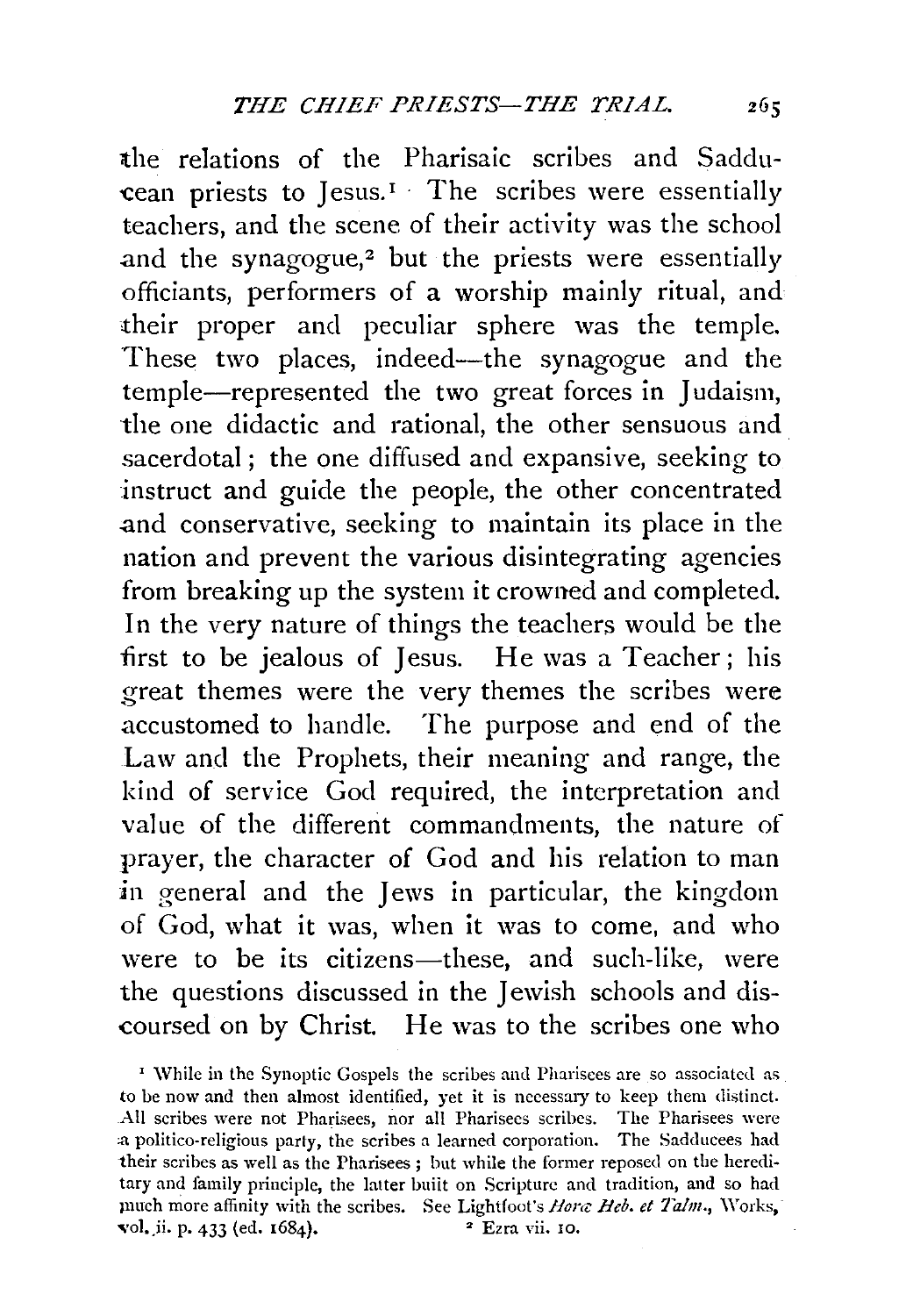had invaded their province and defied their authority. who denied the traditions of the fathers, ridiculed and reversed all the interpretations of the schools. And sothey resisted Him at every step, opposed Him in every possible way, exhausted the resources of their scholastic subtlety to refute and discredit Him. All this the priests might greatly enjoy. They did not love the scribes, disbelieved their traditions, feared their fundamental ideas, disliked their power with the· people. And so they might well be pleased when they heard that a new Teacher had arisen who was confounding their ancient foes. But the matter was. entirely changed when He touched their order, threatened their city and system. Once they comprehended his position, saw the action of his ideas and aims, they at once became inimical and vigilant. They did not argue or reason—that was not in their way; they acted. And the reality and design of their action are seen in Christ's anticipations and predictions. To go to Jerusalem is to go into suffering ; to fall into their hands is to fall into the jaws of death. In Galilee. where the priests did not reign, He was safe, but He could "not walk in Jewry, because the Jews sought to kill him."<sup>1</sup> Where He was most active, where He had by his words and acts given deepest and most deadly offence, He was not threatened ; but He could not touch Judea without, as it were, feeling the cold shadow of the cross.

It is here where the Fourth Gospel becomes so significant and, in the highest sense, historical; by shewing the attitude of Jerusalem to Jesus it explains his attitude to Jerusalem. The Synoptists, who are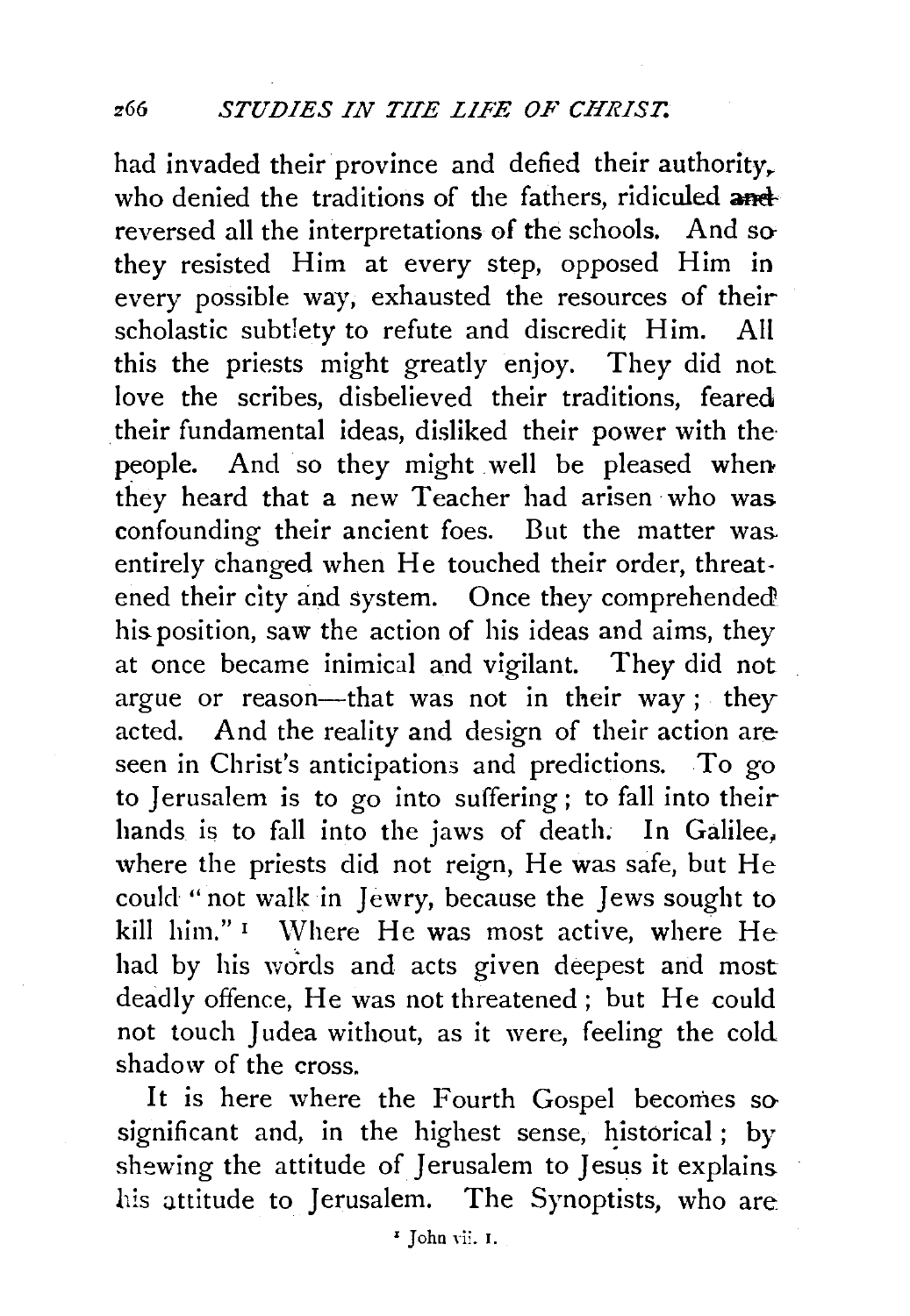mainly concerned with Galilee, have no premonition of the cross till almost, like a bolt out of a blue sky, it breaks on us from the mouth of Jesus; but John, who is mainly concerned with Judea, shews us Jesus forced on each visit to retire from it in danger of death.<sup>1</sup> The scribes alone would reason, but would not kill ; the priests would not reason, but would crucify. From the hands of his great antagonists Christ anticipates no evil, but at the hands of the "chief priests and rulers " He knows He is to die.

But the whole case is not yet before us. The "chief priests" of the New Testament can become fully intelligible only when their peculiar historical and political position is comprehended. What may be termed the Sadducean ideal was a hierocracy, while that of their rivals was a theocracy. The very conditions that made the theocracy impossible favoured the growth of the hierocracy. The first could not live in the pre-. sence of foreign domination, but the second was easily reconciled to it, and even developed by it. In the high priest the Jewish state culminated ; he was its highest authority, its living representative. It knew no native king, but had to bear a foreign rule. During the Persian and Greek dominion the people had to appeal to their conquerors through the priest, and through the priest the conquerors had to speak to the people. He was thus, on the one hand, a sort of sacerdotal monarch, and, on the other, a civil ethnarch. This position was at once defined and strengthened by the achievements of the Maccabees. They were in the fullest sense king-priests, possessed both of regal and

<sup>&</sup>lt;sup>1</sup> Chaps. iv. 3; v. 16; vii. 1, 19, 25, 30, 32, 44; viii. 59. Jesus significantly escapes from this attempt to stone Him by escaping out of the temple (Chaps. x. 31,:39; xi. 8, 50-53. 57)·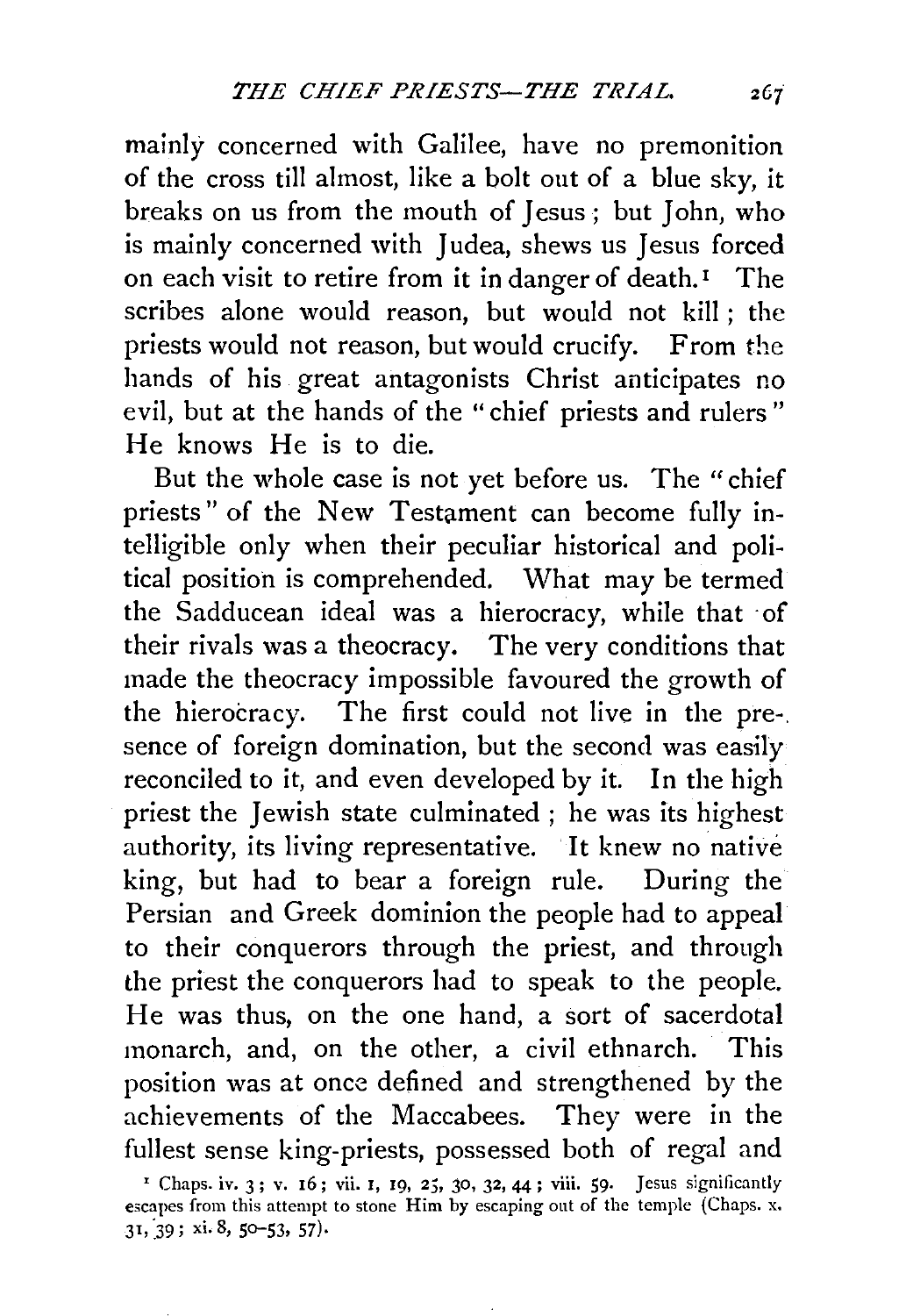sacerdotal functions. But the events that ended their dynasty separated these functions. The Idumean Herod might be king, but he could not be priest. The Jew might bear a foreign ruler, but his priest must be of pure blood and belong to the priestly stock. So while Herod usurped the regal, he had to leave untouched the sacerdotal functions. But what he could not take, he did his best to deprave. He made the priest his own creature, instituted and ·deposed at will. An office that had hitherto been inalienable he made to depend on his pleasure. And it was his pleasure to offend the tenderest susceptibilities of the Jews. It was not in the Idumean to be gracious to what his people loved ; he had joy in being insolent to the office they most revered. He shewed his savage insolence both by the kind of men he selected and his modes of displacement. He first appointed Ananel, a Babylonian Jew, of priestly descent, but unimportant family. 1 Him he deposed to make way for Aristobulus, the last of the Maccabees, who was instituted to please the Jews, but drowned to please Herod.<sup>2</sup> He was succeeded by Ananel again, he by Jesus the son of Phabes,3 who had to make way for Simon, the son of Boethus, an Alexandrian Jew, raised to the high priesthood because Herod wished to marry his daughter, the second Mariamne.4 From this family of Boethus sprang probably the Baithusin of the Talmud,<sup>5</sup> the despised enemies of the scribes, and their counterpart in the evangelical history, the Herodians.6 The custom of Herod was followed both by the Herodian family and

**r** Jos., *Antt.* **xv. 2, 4;** 3, I. <sup>2</sup> Ibid. **xv. 2**, 5-7; 3, I. 3 Ibid. **xv. 9**, 3. **•** Ibid. **xv. 9**, 3; **xvii.** 4, 2; **xviii.** 5, I.

<sup>3</sup> Ibid. xv. 9, 3· 4 Ibid. xv. 9, 3; xvii. 4, 2; xviii. *5,* I.

<sup>5</sup> Kuenen, *Go:lsdicmt vatt Israel,* vel. ii. pp. 456, 457·

*<sup>6</sup>* Matt. xxii. 16; Mark iii. 6; xiio 13.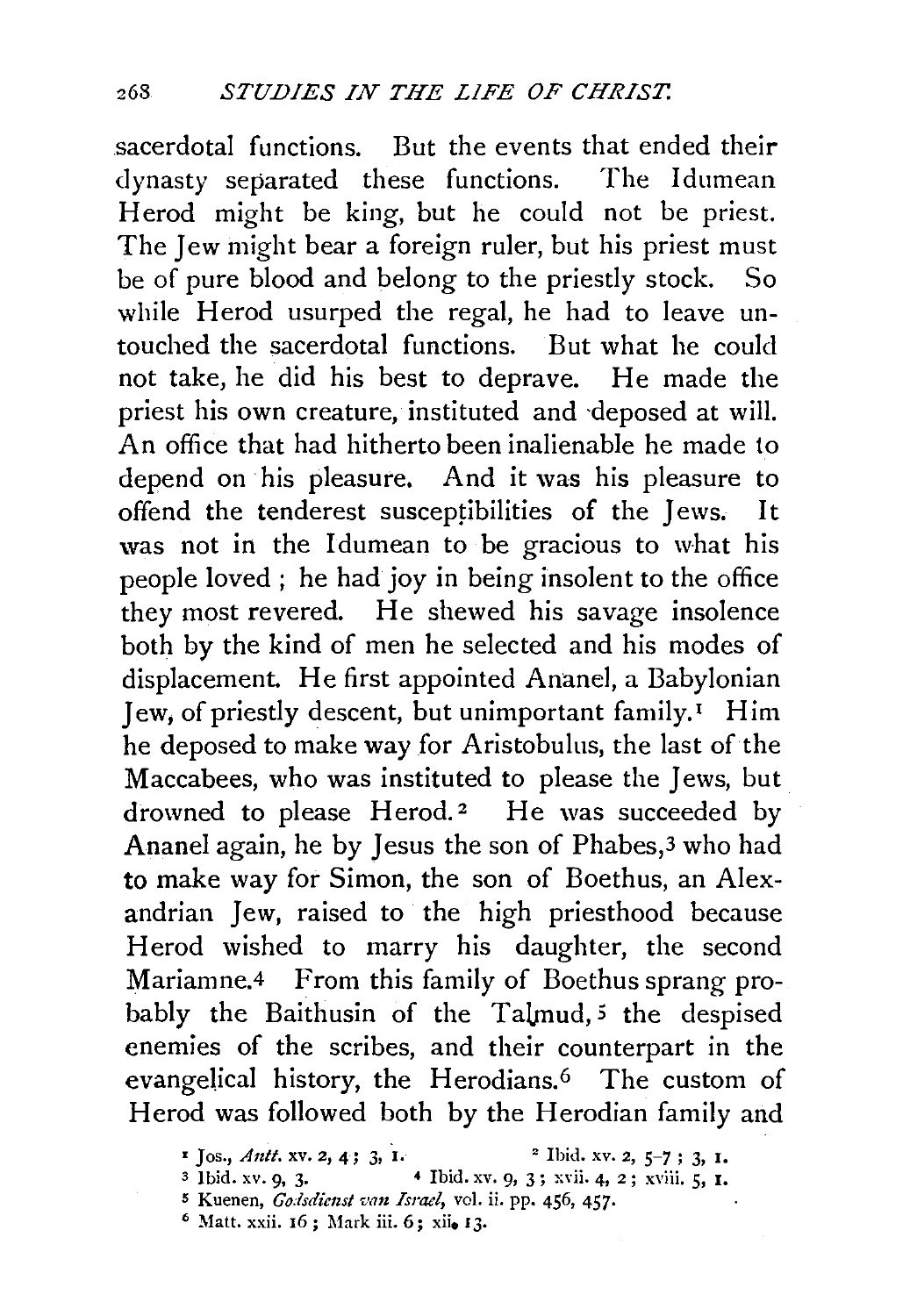the Romans- the ruler for the time being, king or procurator, instituted or deposed for reasons of personal pleasure or political expediency; and so frequent were the changes that in the course of little more than a century, from 37 n.c., to 70 A.D., no fewer than twenty-eight high priests can be reckoned.<sup>I</sup> And so it happened that the office which was the holiest and the most significant in Israel, the peak by which the pyramid touched heaven, where man immediately in one point and at one moment met Jahveh,<sup>2</sup> became the tool or plaything of lustful or Gentile tyrants.

Now these changes in the terms and tenure of the office had varied disastrous consequences, personal, religious, and historical. The office was depraved in the view of the people ; they could not respect the creature of the alien even when invested with the name and dignity of God's high priest. He was an offence· to their faith, an insult to their holiest hopes. He did not represent trust in Jahveh, but the power of the Gentile, the last and worst captivity of Zion. So patriotic zeal was not, as in the period of the return, sacerdotal; the national party was strongly opposed to the priesthood. The scribes laboured to make Israel independent of the temple, to substitute for it the synagogue, to develope the elements of individual observance and obedience in the law as distinguished from those collective, hieratic, and hierarchic. Then the men chosen to the office were not of the noblest sort. The motives that determined the choice were not religious, but either personal or political. The man .appointed was not he who had, by blood or character,

<sup>&</sup>lt;sup>1</sup> Schürer, *Die apxepeig im Neuen Testaments, Studien u. Krit.* pp. 593, ff. 1872. See also his N. Testamentliche Zeitgeschicht., pp. 418, ff.

*z* 'Yellhausen, *Gcschichte Israe!s,* vol. i. p. I 54·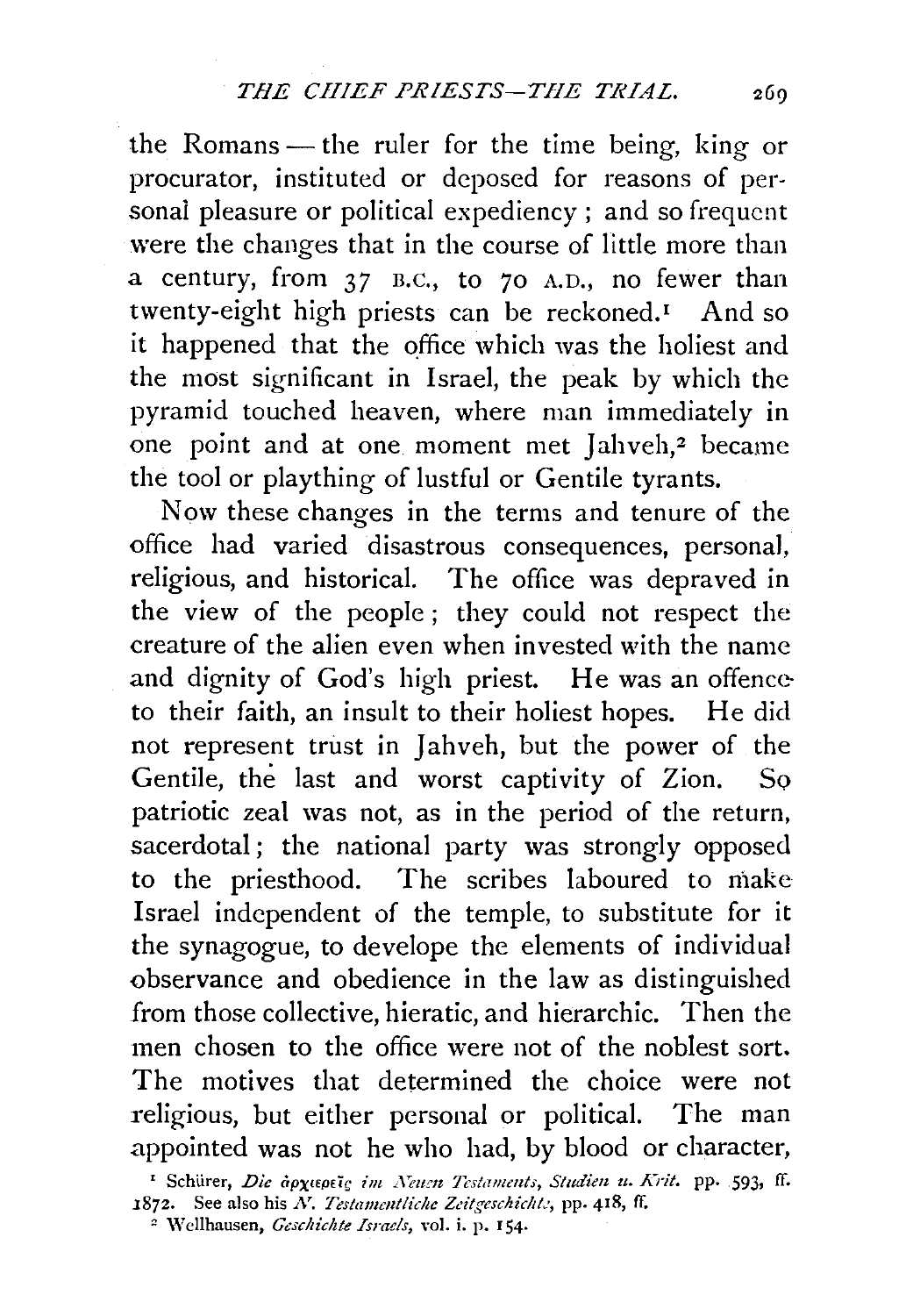the best claim to the office, but he who had made himself most agreeable to the ruler or could best serve his purpose. The men that most please tyrants and conquerors are not the most pleasant to men; their promotion has no promise of good in it for land or people. The son of Boethus is made priest that he may be ennobled and Herod enabled with dignity to wed his daughter. Joazar<sup>1</sup> and Eleazar<sup>2</sup> are appointed to the priesthood because brothers-in-law of Herod. Annas, 3 the most fortunate man of his time, sees five sons and a son-in-law raised to the sacred office because he has wealth, and Roman procurators know how to rule provinces so as to enrich themselves. And these were not the only evils. The frequent changes created two classes -one privileged, the men who had held office, another ambitious and time-serving, those who hoped to hold it. A man who had been chief priest did not lose the name with the dignity. He continued to bear it, and with it many of its privileges. He had a seat in the Sanhedrim, with the authority and influence that belong to one who has held the highest place. He could exercise both with a view to his own or family ends. He might hope, like Ananel and Joazar, to be appointed a second time, or he might wish to secure the elevation of a son or brother. " The kindred of the high priest"<sup>4</sup> were potent forces in Jewish politics, constituted the circle to which those ambitious of office belonged. In the period now before us, many as were the chief priests they were selected from only a few families-three were of the family of Phabi, three of the family of Kamith,

<sup>•</sup> Jos., *Ant!.* xvii. 6. 2 Ibid. xvii. I3, I. *3* Ibid. xx. 9, I, 2.

<sup>4</sup> Acts iv. 6. The New Testament in its mode of speaking of "the chief priests" and describing their action is entirely in harmony with Josephus. Cf. Vita, 38; B. *J*. ii. 12, 6; 20, 4; iv. 3, 7; 4, 3; 9, 11; 3, 6, 9.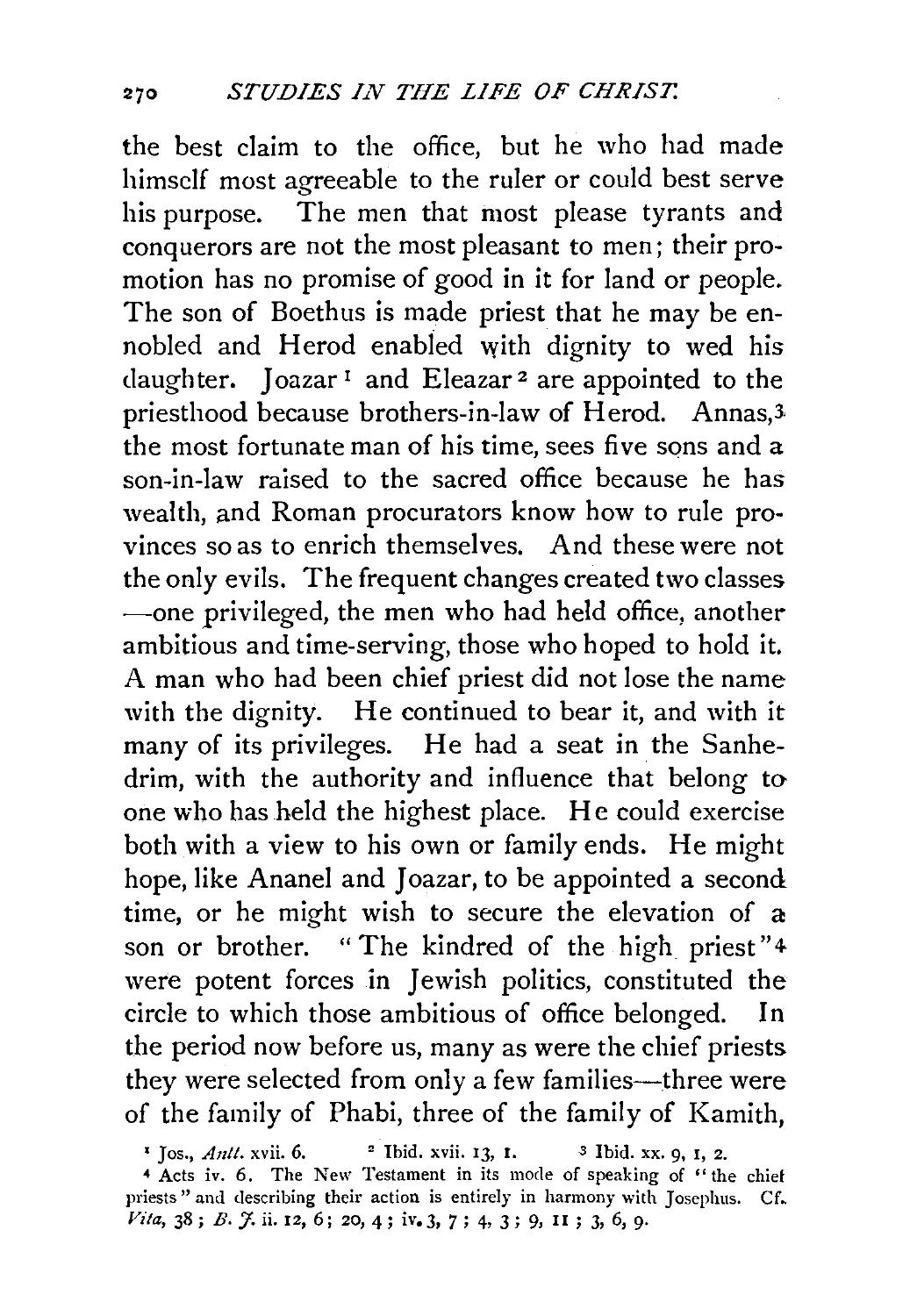six: of the family of Boethus, eight of the family of Annas.<sup>1</sup> These, then, may be said to have been the ruling families, each possessing influence in the council in proportion to the number of past chief priests it could count. As the acting priest was the creature of an arbitrary will, no one could tell how long he might reign. Each family would live watchful of change and anxious to profit by it, yet all united in the common purpose and endeavour not to offend Rome or furnish her with an occasion or excuse for taking away their office or nation.

Let us now see how men like these "chief priests" would act in an emergency such as Christ had created. The family in power was that of Annas. His son-inlaw, Joseph Caiaphas, was high priest, the thirteenth in order from Ananel. A crafty man this Caiaphas must have been, for he held office much longer than any other man in this century of change, viz., from  $18$  to  $36$  A.D. He and his associates knew at once the rulers and the. ruled ; knew how easy it was to exasperate Rome and how merciless she was in her exasperation ; and knew how turbulent the Jews were, and how susceptible in all things touching their religion. The procurator had proved himself fierce and irascible, was capable alike of utmost contempt for Jewish superstitions and coldest cruelty to Jewish citizens, as the introduction of the imperial eagles into the holy city and the massacre of the Galileans shewed.<sup>2</sup> And the priests, as the men who best knew and most feared him, would be sure to dread and seek to repress every sign of discontent or

<sup>&#</sup>x27; The violence and craft of these families is specially lamented in the Talmud. See text in Derenbourg, *Essai sur l' Histoire et la Géographie de la Palestine*, pp. 232, 233. See also Geiger, *Urschrift und Uebersetzungen der Eibel*, p. 110.

<sup>2</sup> Jos., *Antt.* xviii. 3, I; *B.* J. ii. 9, 2, 3; Luke xiii. I.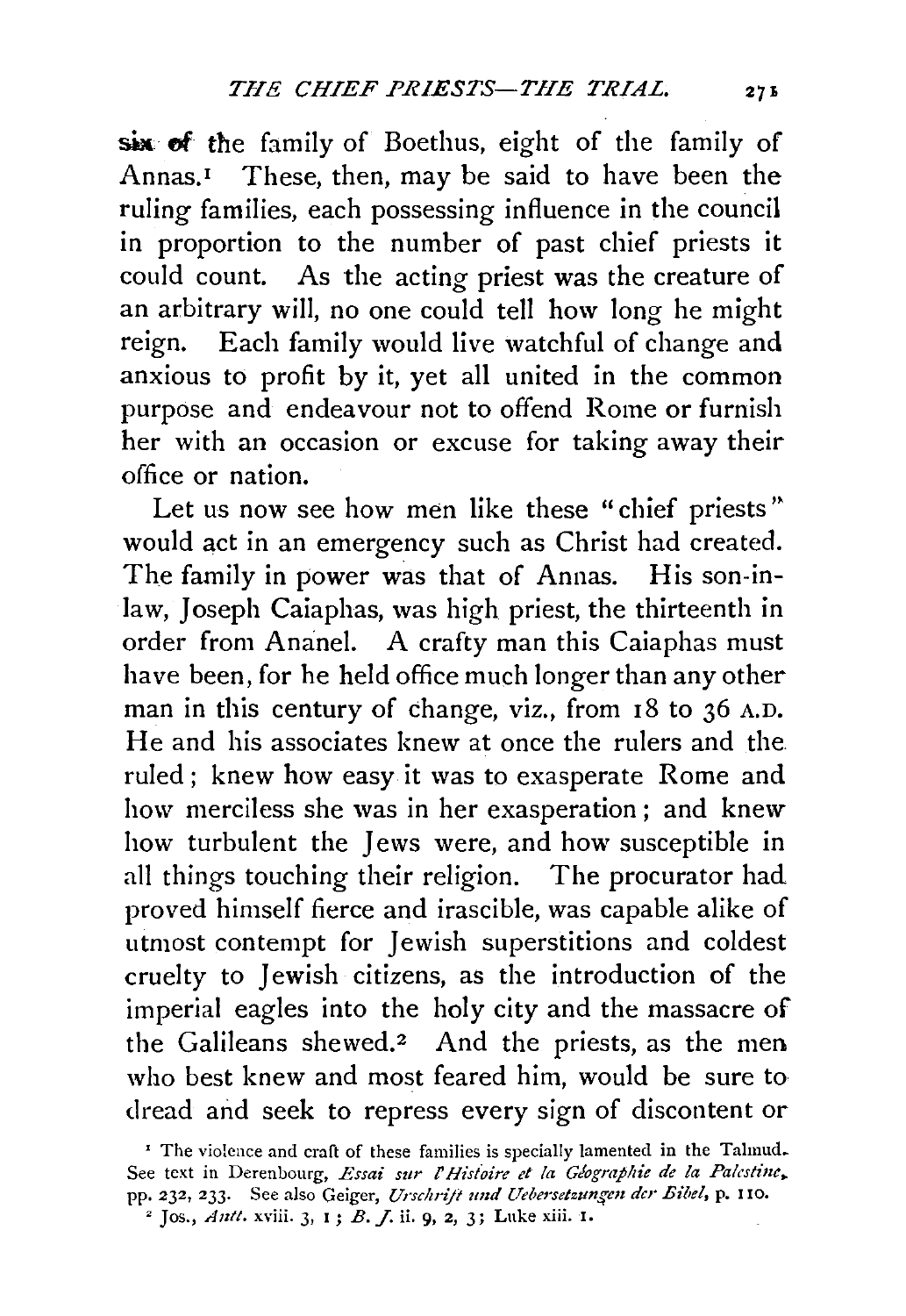incipient disturbance. They would judge as men whose seats were insecure and whose security depended on the prompt severity of their judgments. And this is one of the features of their sect Josephus specially emphasizes: the Sadducees were much severer as judges than the Pharisees. And this is no less apparent in the New Testament. It is a man of the Pharisees who speaks in the council in defence of Jesus, and on these grounds: "Doth our law judge any man unless it first hear him?" $I$  It is a man of the same sect who pleads that it is better to leave the Apostles alone, and to the judgment of  $God.^2$  It is to the Pharisees that Paul appeals as against the Sadducees, and not in vain.3 If the Pharisees could not persuade they would not persecute ; it is the priests and Sadducees alone that harass arid distress the Church in Jerusalem. And the reason is obvious ; the sincerity of the Pharisees made them mild, the policy of the priests made them severe. The. former could not invoke Cæsar without denying their faith; the latter must please Cæsar or lose office and influence. The man faithful to principle is never cruel; the victim of expediency always is.

These men then find themselves suddenly confronted by Christ, forced to judge as to his claims, and decide how to act in relation to Him. The situation is complex and critical. He has entered the city amid exulting and expectant enthusiasm. He speaks and acts like one having authority, not now simply against the hated Pharisees, but also against the priests. He invades the temple, deals sharply with their vested

<sup>&#</sup>x27;John vii. *51.* And to the same sect the one dissentient in the Sanhedrim that condemned Jesus (Luke xxiii. 51).  $\qquad$  2 Acts v. 34-40.  $\qquad$  3 Ibid. xxiii. 6-7.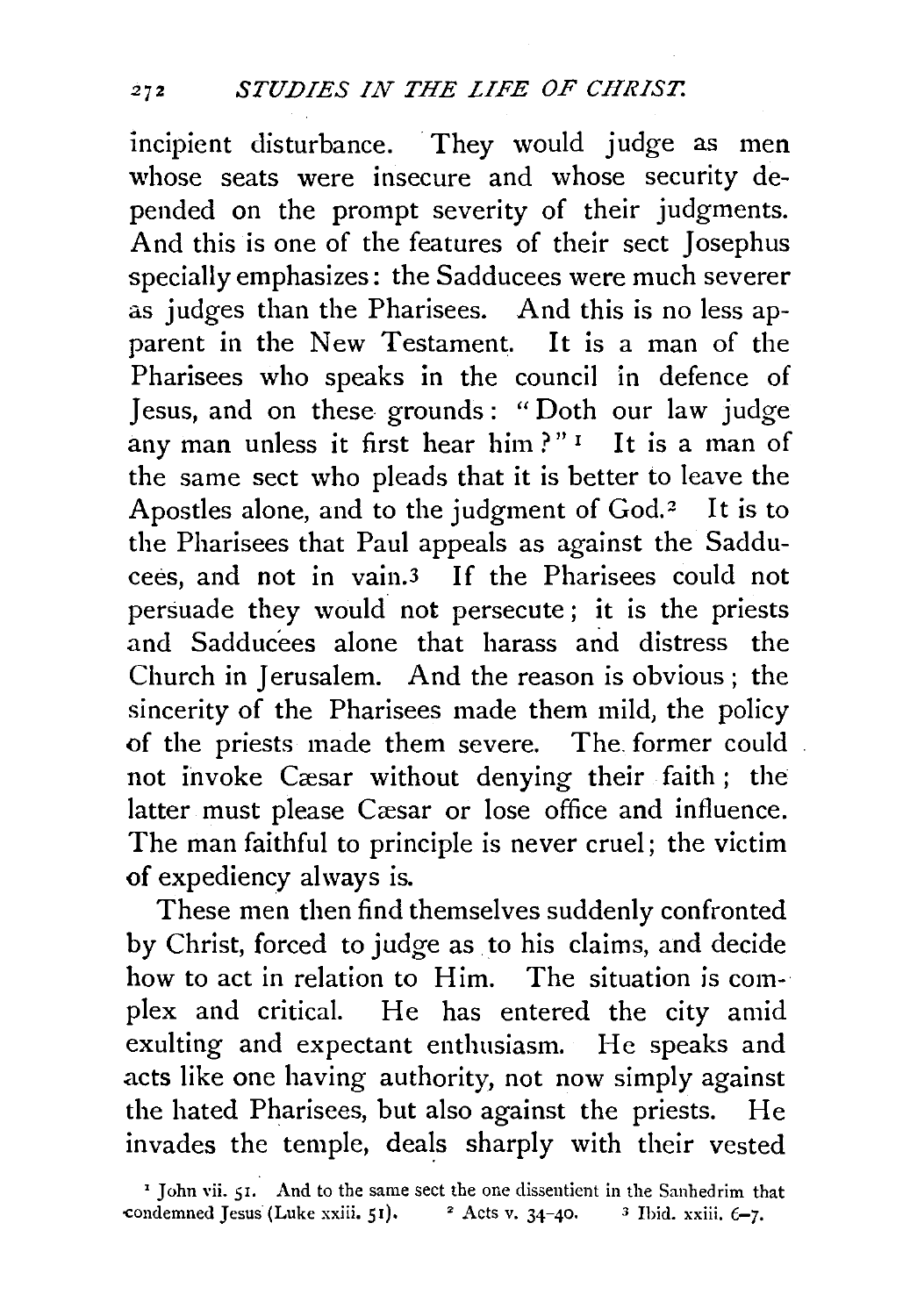interests, declares Himself the foe of the old and the founder of a new order. His ideas of worship contradict theirs, and threaten to abolish sacrifice, priesthood, and temple. And He does not belong to their class, is of no priestly stock, is without hierarchic notion or reverence, has lived without respect to their ritual and their sacerdotal laws. They have found it impossible to vanquish Him by ominous speech, or dark looks, or open and violent reproofs. The people believe on Him, wait on his every word, watch his every act. Miracles have made Him marvellous, and to excited hope He is the Messiah, the Redeemer who is to deliver them from their later and most hateful captivity. And the multitude is immense. Jerusalem alone might be managed, but Jerusalem is not alone. Israel is there, men out of all Judea and Galilee, Jews from the uttermost parts of the earth. The strangers are stirred by the strange news, expectancy and wonder are abroad, and men feel their spirits thrilled by the presence of hopes that had seemed too glorious to be realized. And in the heart of the city the abomination of desolation stands ; over it there floats the ensign of Rome. Always a bitter sight, it was made far more bitter by being in Jerusalem and at the feast, when Israel came to confess his faith and realize his unity and mission. But to the men who found by the coming of Jesus their Messianic hopes kindled into burning passion and desire, it must have seemed an affront hardly to be borne, an hourly provocation to revolt. And Pilate, suspicious, cruel, unscrupulous, was in his palace watching all, ready to let loose his legions and begin the work Rome but too well knew how to do when dealing with a subject people that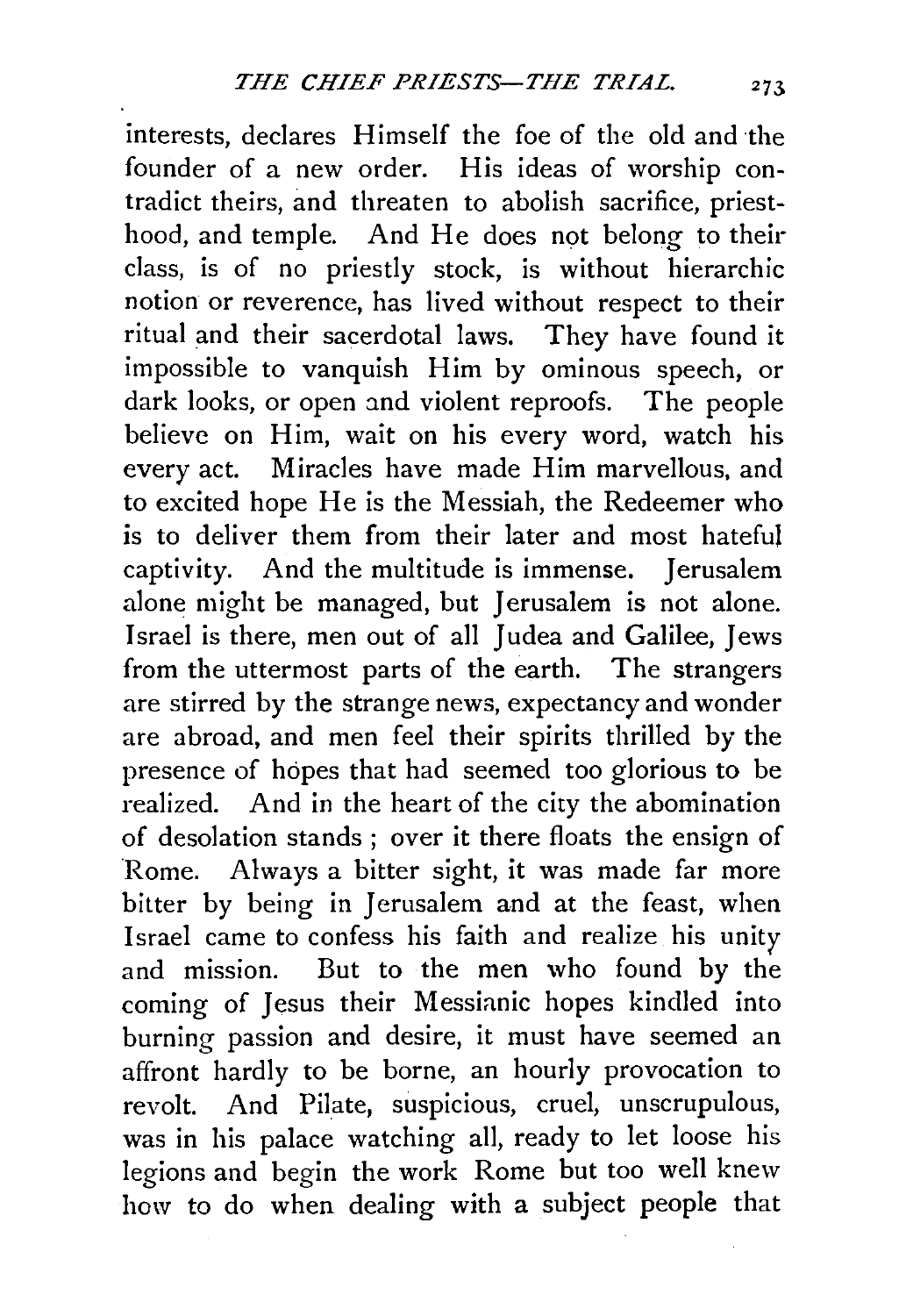would rebel. All this the priests divined and understood ; but what was to be done ? Rebellion simply meant destruction ; it seemed inevitable if Jesus was spared. "If we let him thus alone, all men will believe on him ; and the Romans shall come and take away both our place and our nation." I They had no concern with his claims, only with their own safety. They knew Him as at once the enemy of their order, temple, and worship, and the cause of all those dangerous and explosive hopes. The case was one where Caiaphas' craft was sure to seem wisdom. He went right to what they thought the heart of the matter when he said to the council, " Ye know nothing at all, nor consider that it is expedient for us, that one man die for the people, and that the whole nation perish not." 2 There was no need to name the "one man." The men who ruled by pleasure of the Roman would sacrifice the greatest person of their race that the Roman might be pleased and they allowed to live.

To decide was to act ; promptitude was necessary to success; the people must be surprised into connivance, and Rome into judicial approval and action. The priests proceed with wonderful courage and tact. The first thing is to get Christ into their power. Captivity will break the spell that binds the people to Him, and may even change them into enemies. By the grace of Judas the first step is taken. In the still night Jesus is seized and carried bound to the palace of the high priest. There all was wakefulness; and, though yet in the night, a council was summoned. While it was being got together, Annas, the head of the reigning house, saw and examined Him. This is

• John xi. 48. • Ibid. xi. so.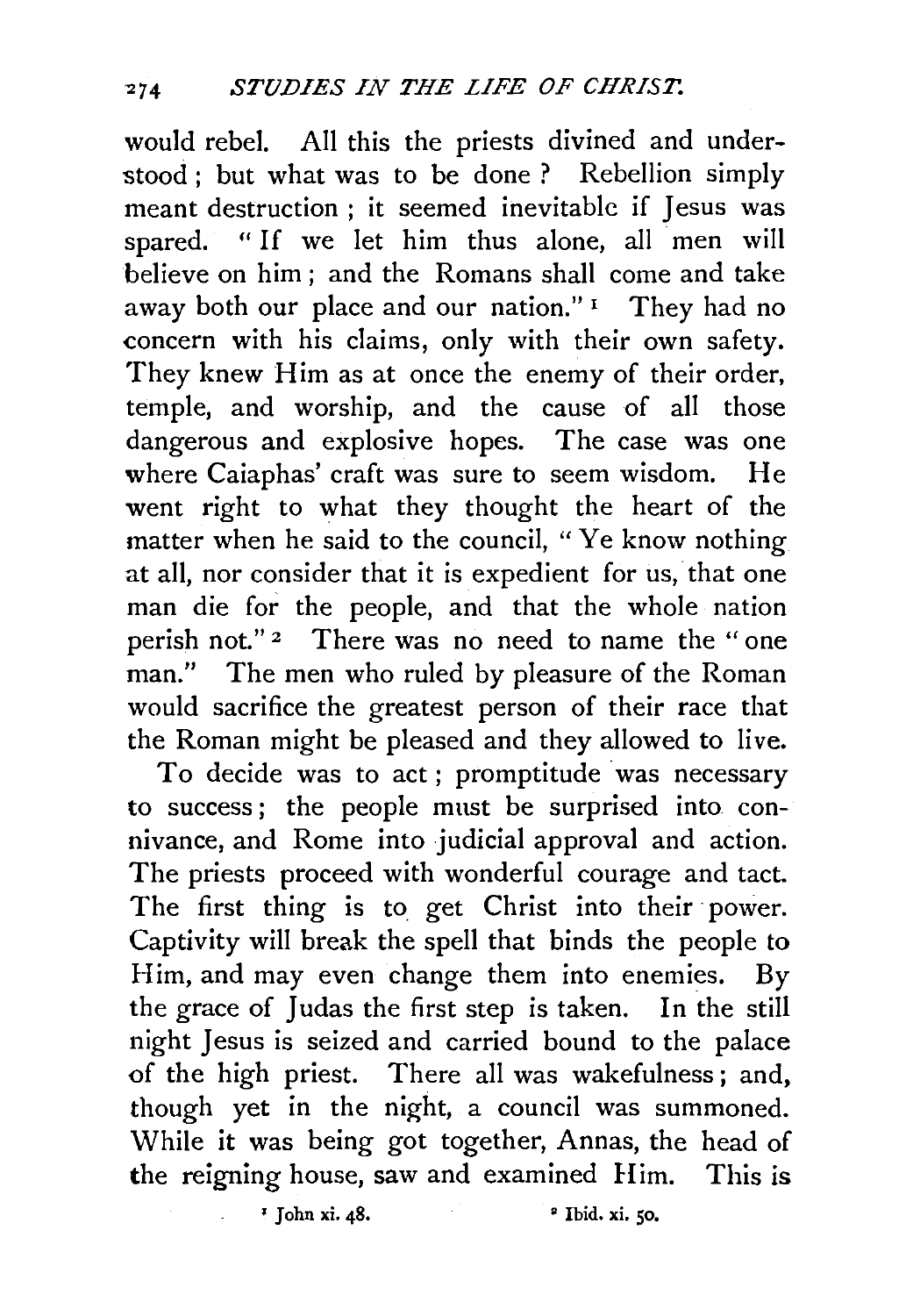one of the finely significant details we owe to John, the more historical and vivid that it is so unexpected. Yet, once the situation is comprehended, nothing is more probable. Annas was in all likelihood the oldest past chief priest. Appointed in the year 6 after Christ, his family had ever since, with a break of only two years, held office. The old man was subtle ; his was the serpent's brood, theirs, as the Talmud says, the serpent's hiss.<sup>1</sup> Where the family had managed so excellently, its founder was sure to come by his honour. In the inner circle he could not but remain the high priest, though to the city and people the son-in-law filled the office. So John, with most conscious verbal inconsistency, but most significant accuracy, names now Annas and now Caiaphas high priest.2 And the private process before this patriarch-reckoned happiest of men because the man with most sons in the priesthood-was most characteristic. The subtle old man used his opportunity dexterously. He "asked Jesus of his disciples and of his doctrine." These were the very points on which a little knowledge, privately gained, was sure to be most helpful at the trial, and after it. For what purpose had He organized a school, what sort of men formed it, how many were they, and what without their head would they be likely to attempt or do? In what principles had He instructed them? What did He think, how had He spoken, of the scribes, the priests, Rome ? But Jesus declined to satisfy his astute curiosity. He had formed no secret society; what He had spoken to his disciples He had spoken "openly to the world." He had no secret doctrine; had taught in the most public places, in syna-

<sup> $\bullet$ </sup> Derenbourg, *ut supra*.  $\bullet$   $\bullet$  John xviii. 13, 19, 24.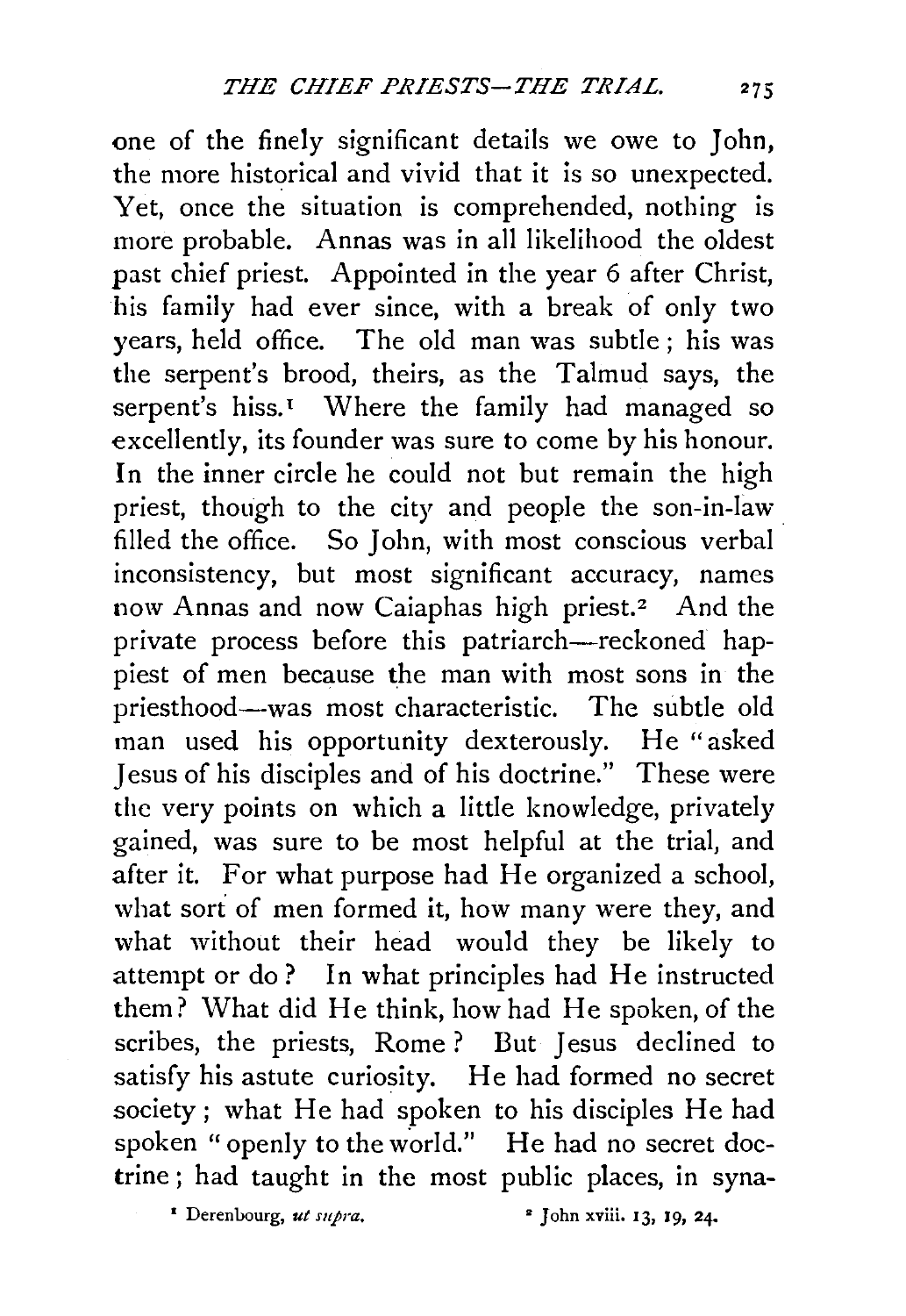gogues, in the temple. Let those who heard be asked ; they knew what had been said. The answer was offensive because so mild yet true, and the reply to it was a blow from one of the attendants. The master is known by his servants, the priest by his ministers.

But now the hastily summoned council is ready, and the captive is led bound into its presence. The judges sit in a semicircle, Caiaphas in the midst, before them the accused, at either end of the crescent the clerks or secretaries. A judicial process was necessary, and the priests were masters enough of legal forms to use them for illegal ends. Christ is there alone ; no friend beside Him, no advocate to speak for Him, no opportunity granted to call witnesses in his defence. But what need of defence ? No charge is as yet formulated; He 'is being tried for a crime that has yet to be discovered. He is an accused without an accuser, or rather, with only accusers and no judge. In their hour of need why did they not call the traitor? He had known Christ, had heard his most confidential words and doctrines, and so might have helped them to frame a charge. But he had done his work, and it was now doing a most unexpected work in him. It was not ill to find witnesses, but it was not easy to make their testimonies agree, or be agreeable to the purposes of the prosecuting judges.<sup>1</sup> But at last two witness~s came who said, "He said, 'I am able to destroy the temple of God, and to build it in three days.'" This seemed enough for the council; it could be made to prove Him a plotter against the existing order, an enemy to the worship and law of his people. The witnesses had, indeed, changed his

 $'$  Mark xiv. 55-59; Matt. xxvi. 59-61.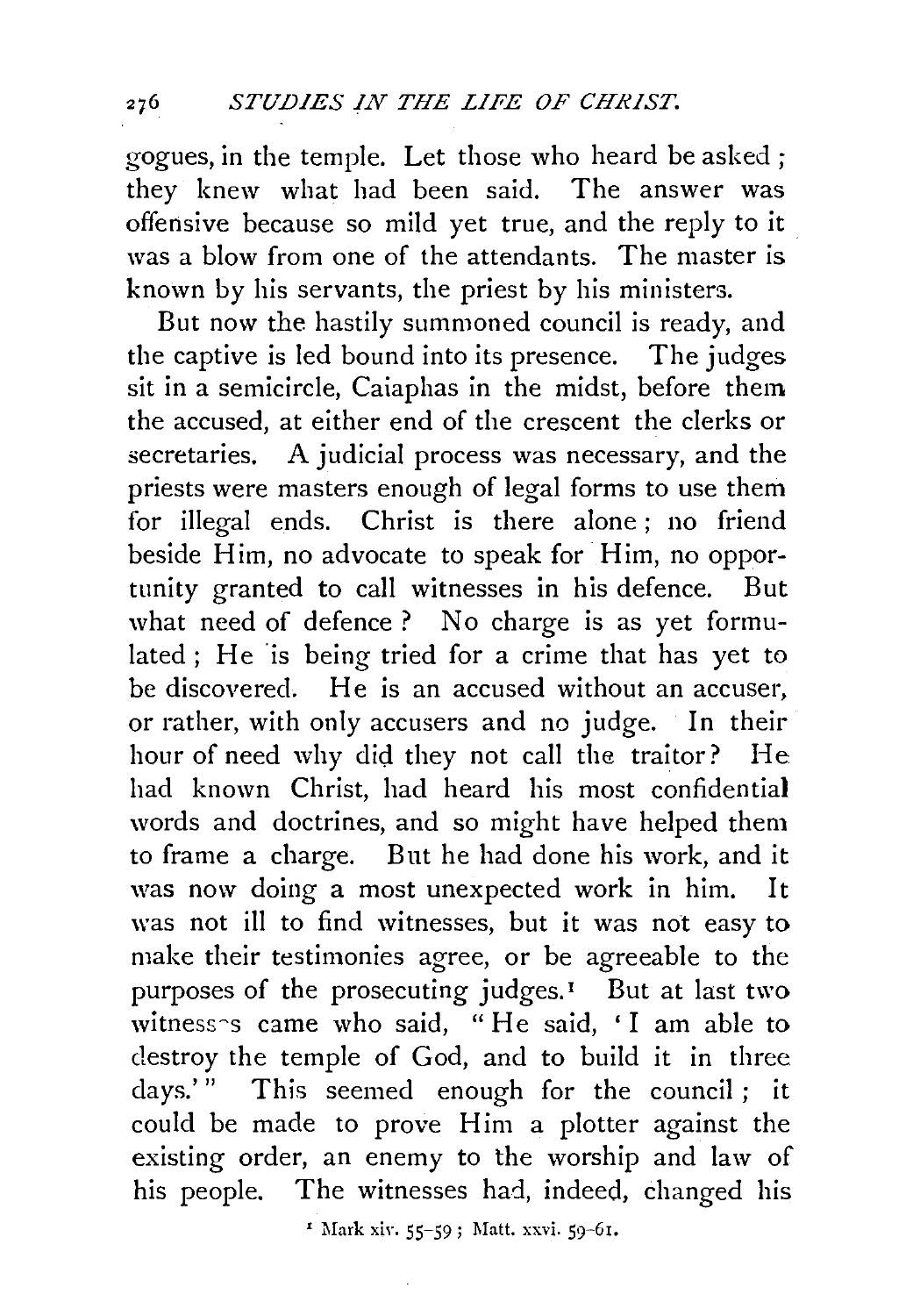saying. He said, " Destroy "-- the destruction was to be their work, not his-" and I will build it up in three days." It was a parable, too ; a speech which shewed in symbol the destructive work they were daily doing, and the restorative work He was victoriously to achieve. But as they took it, it was, remarkably enough, the gravest charge they could formulate. Out of all the words He had spoken and works He had done they could find no graver. They could not charge Him with violation of the Sabbath law without approving the interpretations of their old enemies, the Pharisees; They could not charge Him with violent conduct in purifying . the temple, for it was precisely conduct all the Pharisees, and zealots would approve. They could not prove that the triumphal entry had any political origin or purpose, for He had not used it or made to it any public reference. His denunciations of the Pharisees they could not condemn ; nor in his discourses in the city could they find matter to their mind. The utmost they could do was to build on this poor perverted misinterpreted saying, " I am able to destroy the temple of God and build it in three days."

The priest must be careful of the temple ; so it was with the air of one whose very heart was touched that Caiaphas demanded, "Answerest thou nothing? What is it which these witness against thee ?" $1$  But Jesus, with serene dignity, " held his peace." Before expediency, imitating justice that it might the better work its unjust will, He could not condescend to plead ; speech had only dealt with the semblance as if it were reality. In his silence there was a majesty that awed the council, and though now was the moment for the high

' Mark xiv. 6o, 61 ; Matt. xxvi. 62, 63.

VOL. XII. izo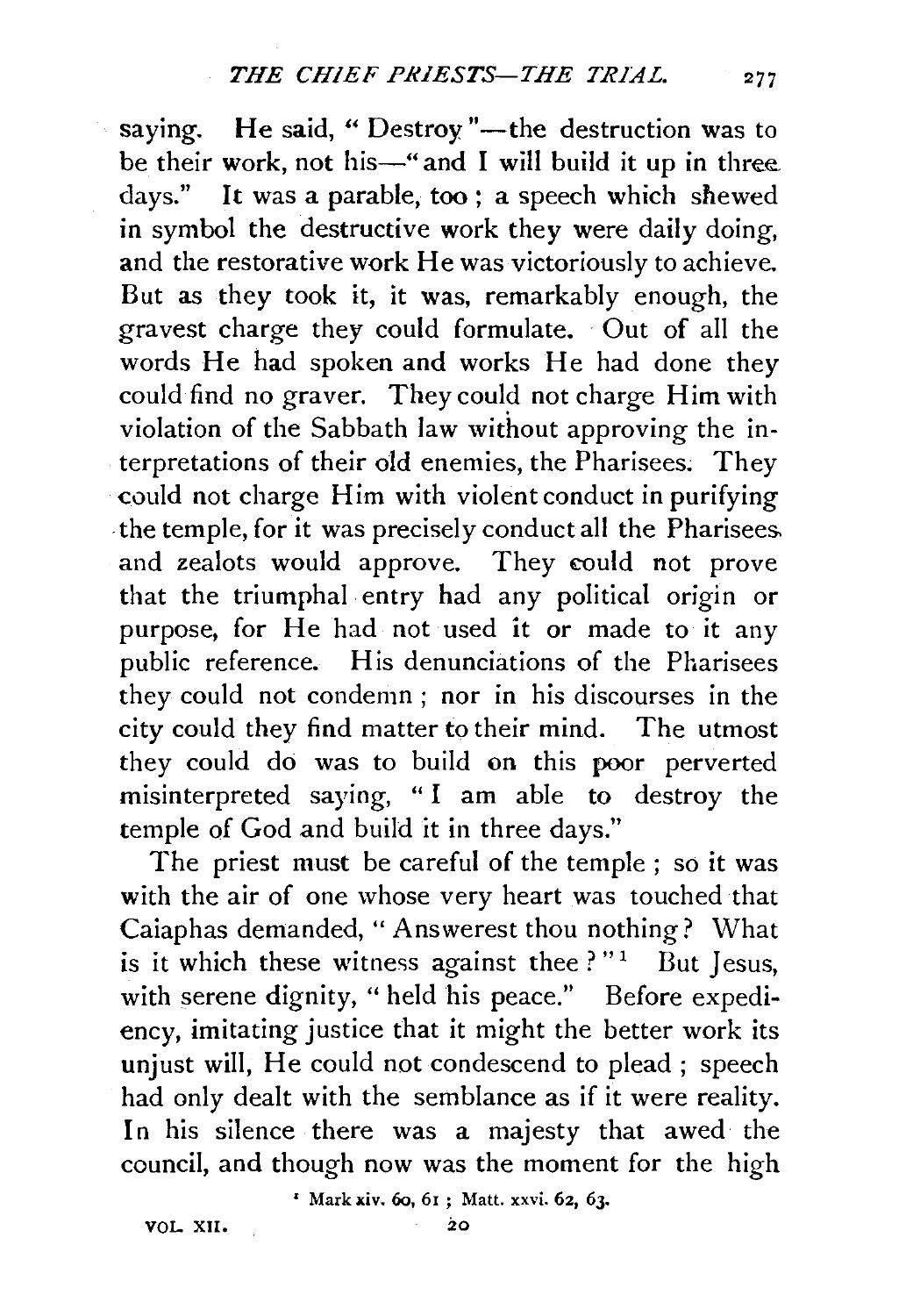priest to gather·and declare its mind, Caiaphas was too crafty to do so. He could not condemn and he would not acquit, and so, with the cunning of his. house, he resolved to change his method. He would enlist on their side the honour, the conscious kinghood, of the Victim they had doomed to death. So in the name of the Holiest he appealed to Jesus to declare who and what He was-"I adjure thee by the living God that thou tell us whether thou be the Christ, the Son of God." Silence was not now possible to Jesus. He could not be unfaithful to Himself, or to the Name which had been invoked. "I am," He said. The consciousness of his Messiahship was never serener and stronger than now. In his hour of deepest humiliation He was most consciously the King ; in the moment of utmost loneliness and desertion He knew Himself the Son of God, and feared not, even before the priestly council, to complete his confession.-" Ye shall see the Son of man sitting on the right hand of power and coming in the clouds of heaven."

The high priest well knew what the words meant. Into the one phrase-" the Christ, the Son of God"-the hopes of a Psalm,<sup>1</sup> dear to Judaism for the victory and dominion it promised, were expressed; into the other the high apocalyptic dreams of Daniel were condensed.<sup>2</sup> In his soul he had little regard to either. They belonged to the things in which the Pharisees gloried, on which the zealots lived. He had seen many enthusiasts live and die, had often seen the fanaticism created by the ancient Messianic hopes break into useless rebellion and perish in blood. The man of expediency regards<sup>1</sup> enthusiasm with cold and cynical

**<sup>1</sup>** Psa. ii. 7-12. **2** Dan. vii. 13, 14, 22.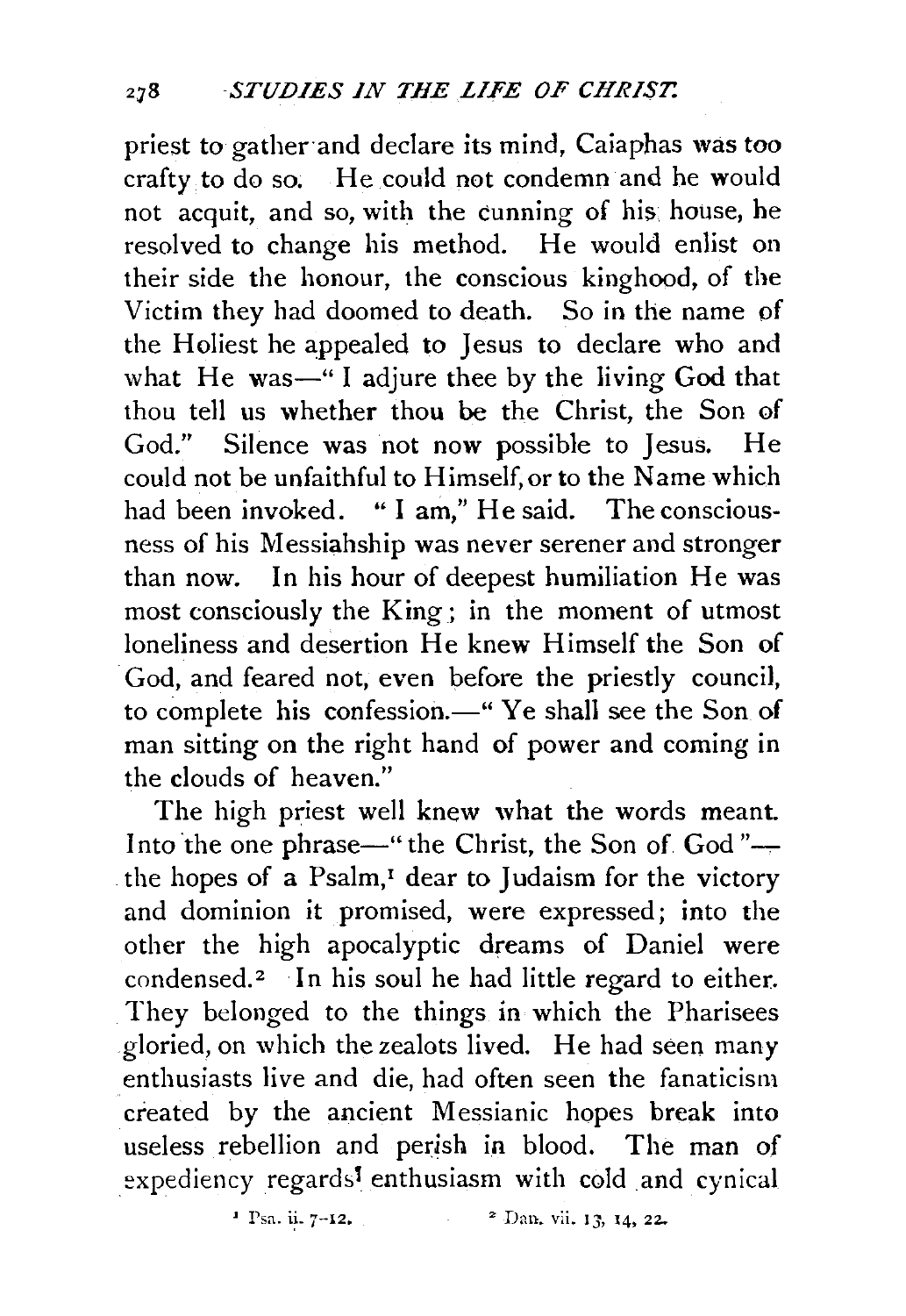.scorn, while the child of enthusiasm regards expediency with blind and passionate hate. But in the hate there is more intelligence than in the scorn. Caiaphas could not distinguish between a Jesus of Nazareth and a Judas of Gamala, did not dream that the confession he had heard was to be the symbol of a New Religion, wherein man was to become consciously the Son of God, and God to be ioved as the Father of man. All he knew was that his subtlety had succeeded. In claiming . to be the Son of God Jesus could be charged. with blasphemy under the law of Moses; in claiming to be the Messiah He could be represented as denying the authority of Cæsar and setting up as the Jewish king. So, happy in his exultant horror, the priest rose, rent his clothes, and cried, "What further need have we of witnesses? Lo, ye have heard the blasphemy! What think ye?" And the response came, clear and unanimous, "He is worthy of death!"<sup>1</sup>

Over the scene that followed it is well to draw the veil. Leaving the men who had the heart so to spit and buffet one so meek and guileless, let us watch a . scene proceeding in the court below. There a fire was burning, and its lurid light fell upon a circle of faces pressing round to share its warmth. Into the court love had drawn two disciples. Peter was one, and, · chilled by his sleep in Gethsemane, he stood forward to warm himself. The flame fell on his face, and a serving-maid, recognizing the strongly marked features, said in the hearing of the coarse and truculent band, doubtless discussing, in the brutal manner of their class, the terror in which "all had forsook Him and fled," ... "Thou also wast with Jesus of Nazareth." The sud-

 $'$  Mark xiv. 63, 64; Matt. xxvi, 64, 65.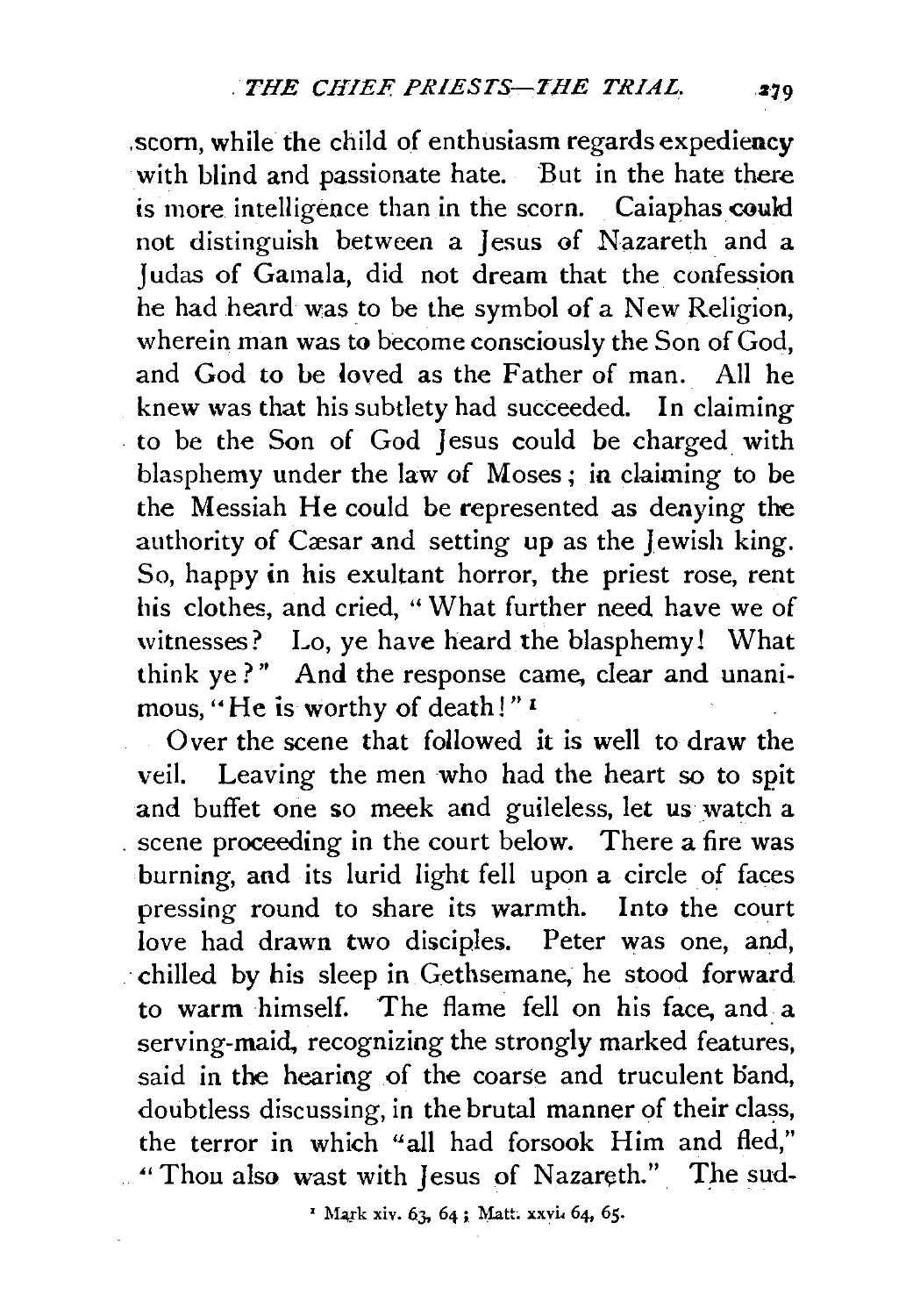den charge was too much for Peter's ebbing courage, and he denied that he knew the Man. Withdrawing into the shade to escape further notice, he only stumbled upon another recognition and into another denial. Wretched, out of heart and hope, yet held by his' very misery to the spot, he was not equal to a third recognition, and denied with cursing. But just at that moment a calm eye met his, and the passion changed into penitence, the cursing into tears. That night the silent heaven looked down on two men, the one driven by a tearless remorse and the burning stain of innocent blood on his conscience to seek the awful consolation of death, the other led by the tenderness of denied yet Divine love to tearful penitence and a nobler life, Without Peter the penitent we might never have had Peter the apostle. The love that impelled him to follow Christ was mightier than the shame that surprised him into the denial He rose by falling. The event that shewed him his own weakness also revealed the secret of stability and strength.

In the morning, " as soon as it was day,"<sup> $I$ </sup> the full Sanhedrim met. The proceedings of the council that bad sat over night had to be revised and ratified. Without this these could have no validity. Judaism was at least merciful, and provided that the criminal should be tried by day and condemned by day ; but, that temper might not control judgment, he was not to be condemned on the day on which his trial began. But the scruples of the scribes did not trouble the Sadducees, especially when commanded by expediency. The process begun by night was ended in the morning. The session was short, the witnesses were not called,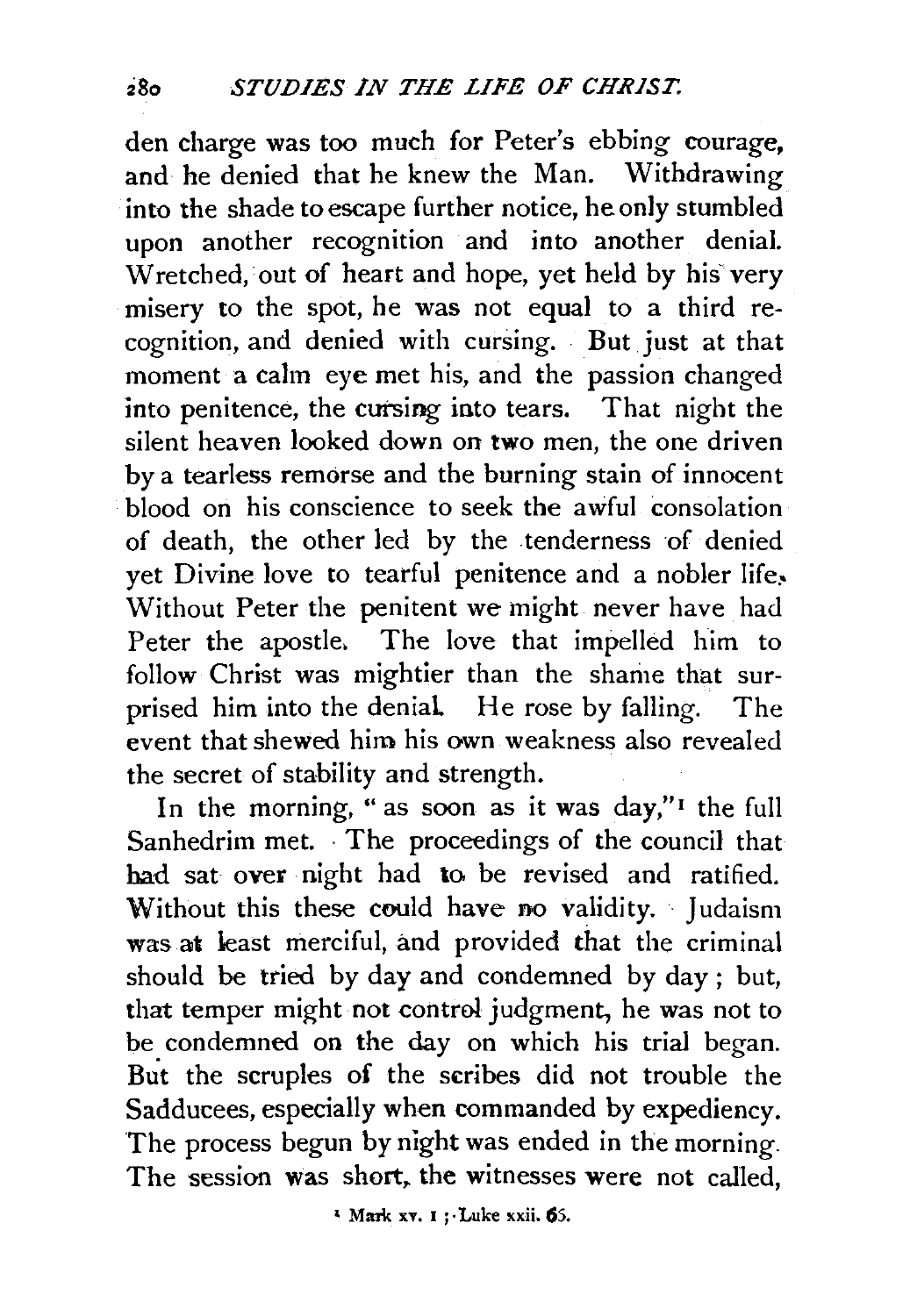the confession was not repeated, there was no discussion as to the guilt or innocence of Jesus. The only question was, What shall be done with Him? The priests were too adroit to hesitate. The sooner He was in the hands of the Procurator the safer they would be. While they held Him, there was no saying what the people might do; once He was in the power of Rome disbelief would be universal-no one would believe in a Messiah who could not resist the Gentile The Pharisees might dislike asking Rome to punish an offender against their own law, but the Sadducees were not so nice of conscience, knew that Rome, and not they, had the power of life and death. So the council resolved *to* deliver Jesus to the Governor.

In Pilate there appears the character that was needed to make the tragedy complete. In him Heathenism as it then was lived, and now, side by side with Judaism, confronted Christ, each asking the other what was to be done with Him, each helping the other by deepening his present shame to heighten his ultimate glory. Three religions here stood face to face, two of the past and one of the future. The religions of the past were exhausted, hollow, and unreal, but the religion of the future a thing of infinite promise and potency. Pride and strength seemed to belong to the old, humiliation and weakness to the new; but within the old the merciless forces of decay and disintegration were at work, while within the new germinative and organizing energies were generously active. The persons that act in this drama but veil great principles, and help us to see how the evil, even where most victorious over the good, may be only the more working its own defeat, and fulfilling the Divine purpose.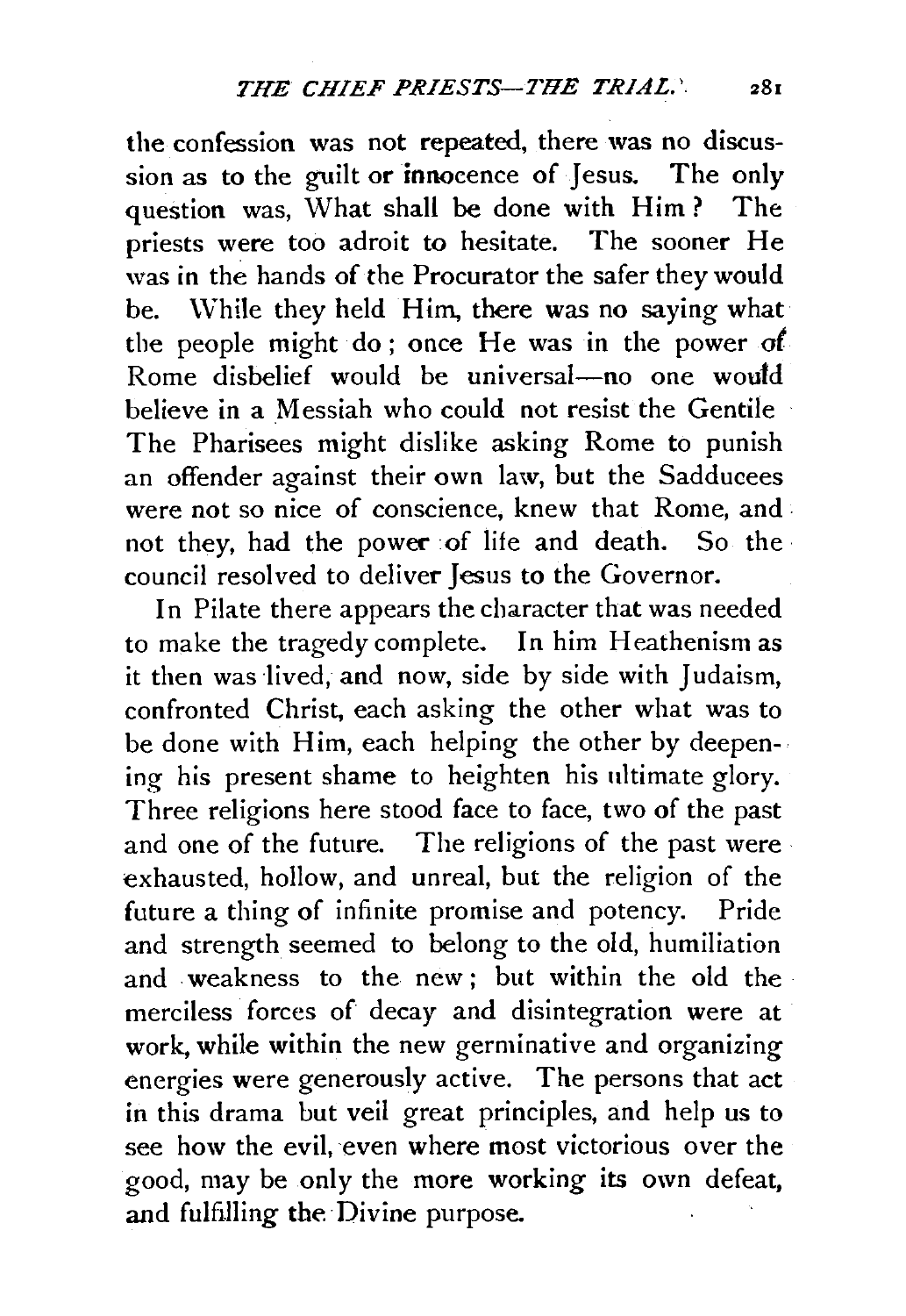- Pilate was, so far as he stands revealed in Christian<sup>.</sup> and Jewish history, a true child of the Roman Empire in<br>its period of insolence and victorious aggression. His its period of insolence and victorious aggression. was precisely the kind of character sure to be formed under the combined influences of its conquests and cosmopolitanism. Few races can bear conquestundepraved; the subject often suffer less than the subjecting people. The man who rules the men his kinsmen have vanquished is prone to regard them as a lower race, made of poorer and feebler stuff than his own. And where the ruler so regards the ruled, justice is impossible ; his administration will be too thoroughly penetrated by his own spirit to be, where most regular or legal, altogether just. And this radical evil vitiated the Roman rule. What was wise and generous in it was perverted and poisoned Ly the men it employed; and they by the false attitude they occupied. The only remedy for the evil was the complete ·incorporation of the provinces with the empire; but this was less possible in its earlier than in its golden period, the days of Hadrian and Marcus Aurelius. Rome was tolerant of national institutions; but national instincts and institutions were not always tolerant of Rome. And where they were recalcitrant she was severe; and where the subject was an insubordinate race, too weak to rebel, too proud to be submissive, too tenacious of its own will and customs to love Rome, there her ruler would find his task the heaviest-exercise and apology for qualities imperial rather than regal or legal. Then while conquest depraved, cosmopolitanism enervated, weakened the. faith that had created the moral and political ideals of Rome. As the Roman came to know many peoples he came to know as many religions; each believed.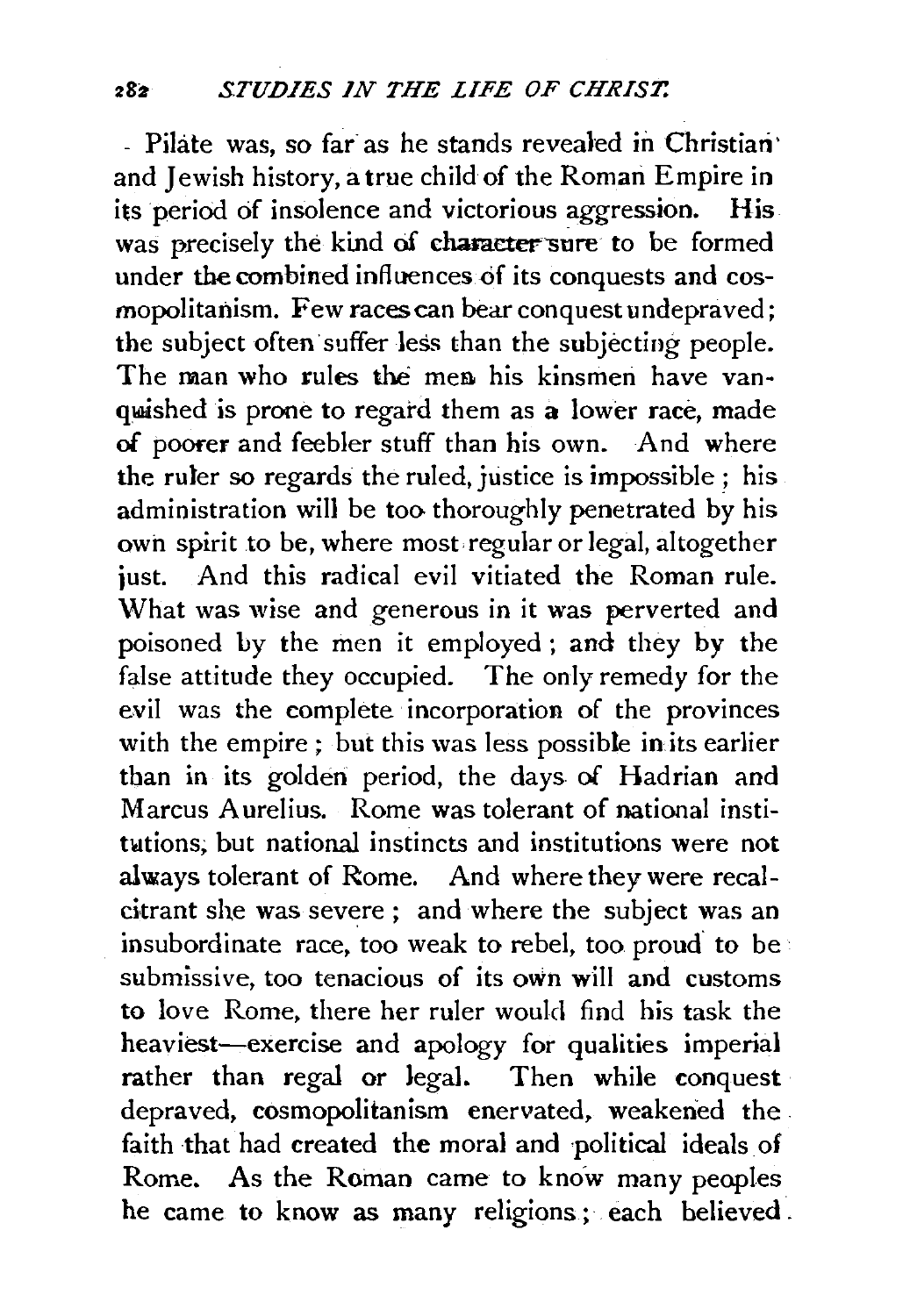within its own circle, unknown or disbelieved beyond it. To his rigorous practical intelligence the main matter in each was its political significance. All could not be true, none had a universal truth, and each served a local purpose and had a particular use. A religion had only to be national to be recognized at Rome ; she tolerated all that she might the better rule all peoples. The inevitable consequence was the one so well stated by Gibbon-while all religions were to the people equally true, they were to the philosopher equally false, to the magistrate equally useful.

And Pilate was in these respects a true Roman magistrate. His attitude to the Jews is expressed in the history of his government, his careless sacrifice ot life, his insolent affronts to their deepest and dearest convictions. His attitude to religion is expressed in the question, asked in cynical impatience, "·What is truth?" 1 meaning, " What is your truth to me ? Fools may reason about it, statesmen cannot rule by it ; he but wastes his time who seeks it." To such a man the Jews were an insoluble problem, and their religious discussions and differences an. irritating trouble. He had come from Cæsarea to Jerusalem because of the feast. The multitudes were dangerous and discontented, and he had to be there· at once to overawe the people and administer justice; His memories of the city were unpleasant. He had been truculent, but they fanatical, and his truculence had been defied and mastered by their fanaticism. And he finds them again agitated and fierce over these religious differences of theirs. And what was worse, they evidently mean· to draw him into their disputes, and use his authority for

*•.* John xviii. 38·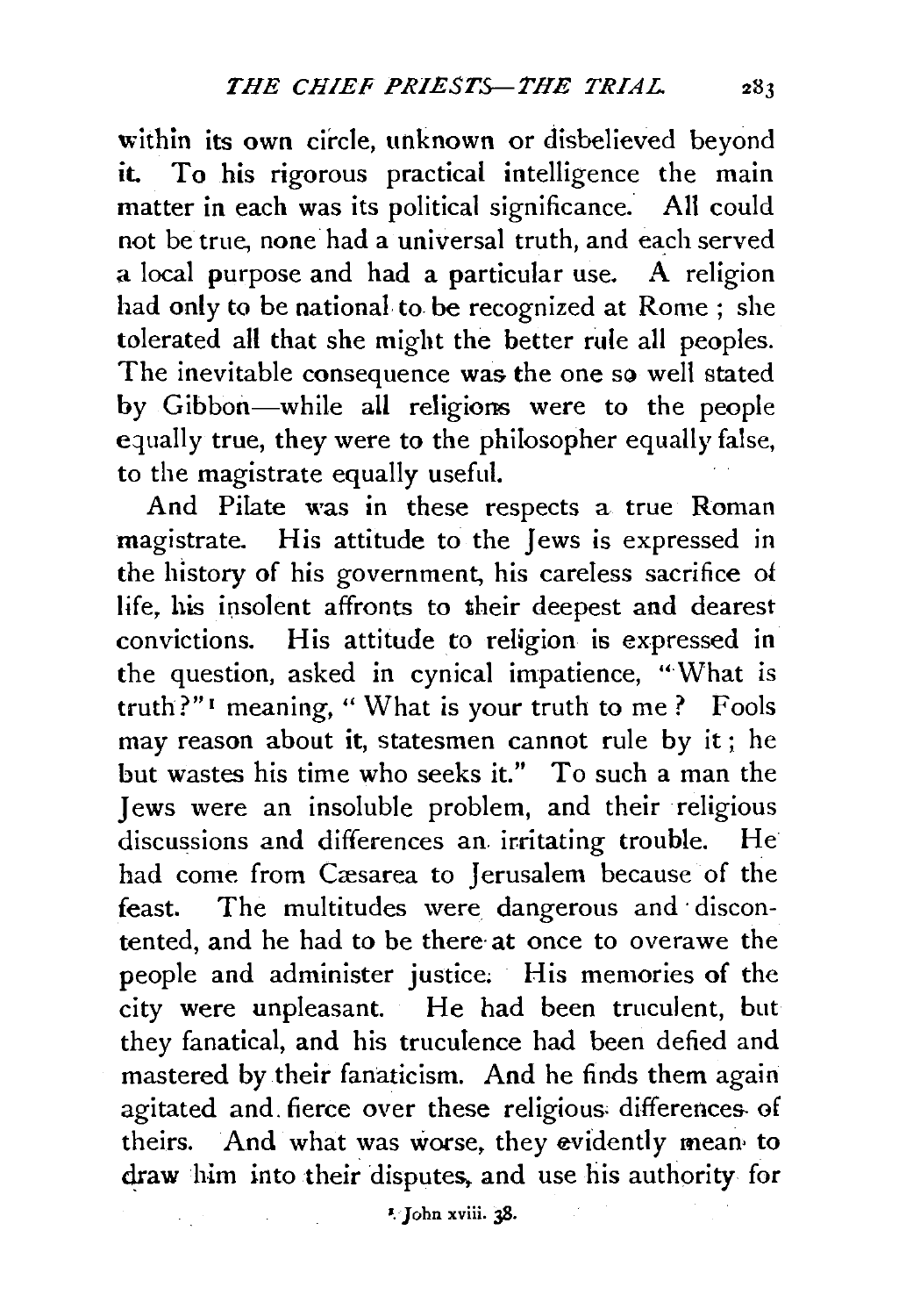their sectarian ends. The priests had got soldiers the· night before to· capture a Man who was no political offender, and now here in the early morning they are· bringing Him to the Prætorium.<sup>1</sup> Their conduct is irritating, a succession of· small yet exasperating offences to a hard vain man like Pilate. They send their Victim into the Prætorium, but they themselves will not enter. They are but Jewish priests, yet would feel defiled by contact with the majesty of Rome. They wish him to work their will, but he has to go out to speak with them; they, for reasons he must as a governor respect, and as a man despise, refuse to plead in the hall of judgment. His feeling of impatient and fretful contempt is expressed in the question, " What accusation bring ye against this man ?" They attempt, by standing on their dignity, to carry their point at once, "We deliver Him to thee; that is proof enough of his guilt." He, determined not to be their tool or any friend to their factions, stands on his authority and legal rights. "If I do not try Him, I will not execute Him. Judge Him according to your law." They, forced to feel that as they have no power to inflict they have no right to ·award the last penalty, have to submit their whole case to Pilate. But the new is not the old indictment ; it is skilfully modified and enlarged into what seems a capital offence, whether measured by the law of Judæa or Rome. The charges are three—He has corrupted the nation, has forbidden to give tribute to Cæsar, and has claimed to be King Messiah.<sup>2</sup> Pilate, having heard their charge, returns to examine Christ. He asks, seizing the cardinal point for him, "Art thou the King  $5f$  the Jews?" $3$  But the question is not so easily

<sup>2</sup> John xviii.  $2\delta - 32$ . <sup>2</sup> Luke xxiii. 2. <sup>3</sup> John xviii.  $33-3\delta$ .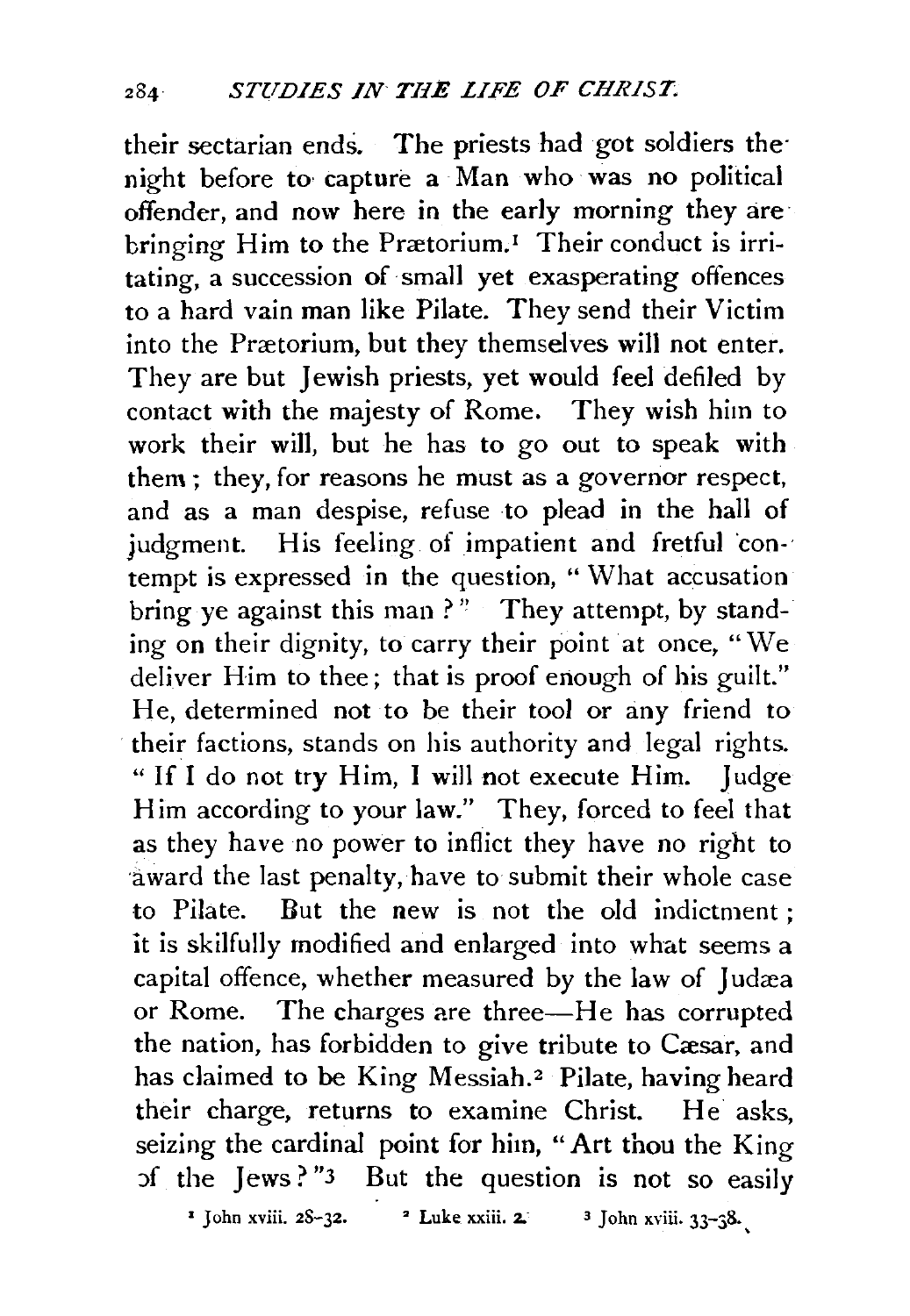answered; it may admit of either a yes or a no. So Jesus wishes to know whose it is-Pilate's or the Jews' ? Pilate declares ignorance ; he knows but what he has been told ; he would never have imagined that the person before him could claim to be a king. Then Jesus breaks into a wonderful exposition of his kinghood and kingdom—" My kingdom is not of this world. If my kingdom were of this world, then would my servants have fought that I should not be delivered to the Jews ; but now is my kingdom not from hence." And Pilate, anxious to reach what was for him the root of the matter, asks, "Art thou a king, then ? " Jesus answered, "Thou sayest that I am a king. To this end was I born, and for this cause came I into the world, that I should bear witness unto the truth. Every one that is of the truth heareth my voice."

These words are so remarkable, and form so striking a contrast to the sayings and conduct of Christ, as given in the Synoptics, that their authenticity has been amply doubted. But comparison with the synoptic narratives confirms rather than invalidates their truth. It is evident from all the gospels that Pilate condemned Jesus most reluctantly, or rather, refused to condemn Him, and allowed Him to be crucified only to please the Jews. He could not be made to believe in his guilt, believed instead that He was the victim of factious and unjust hate, struggled hard to save Him, and yielded simply to avoid a tumult. Now how had Pilate been so deeply impressed in favour of Jesus ? Why so strongly. convinced that the Jewish clamour was utterly unreasonable ? Simple pity cannot explain it. He had seen too much to be easily touched, and was too much of a Roman to be ruled by sentiment.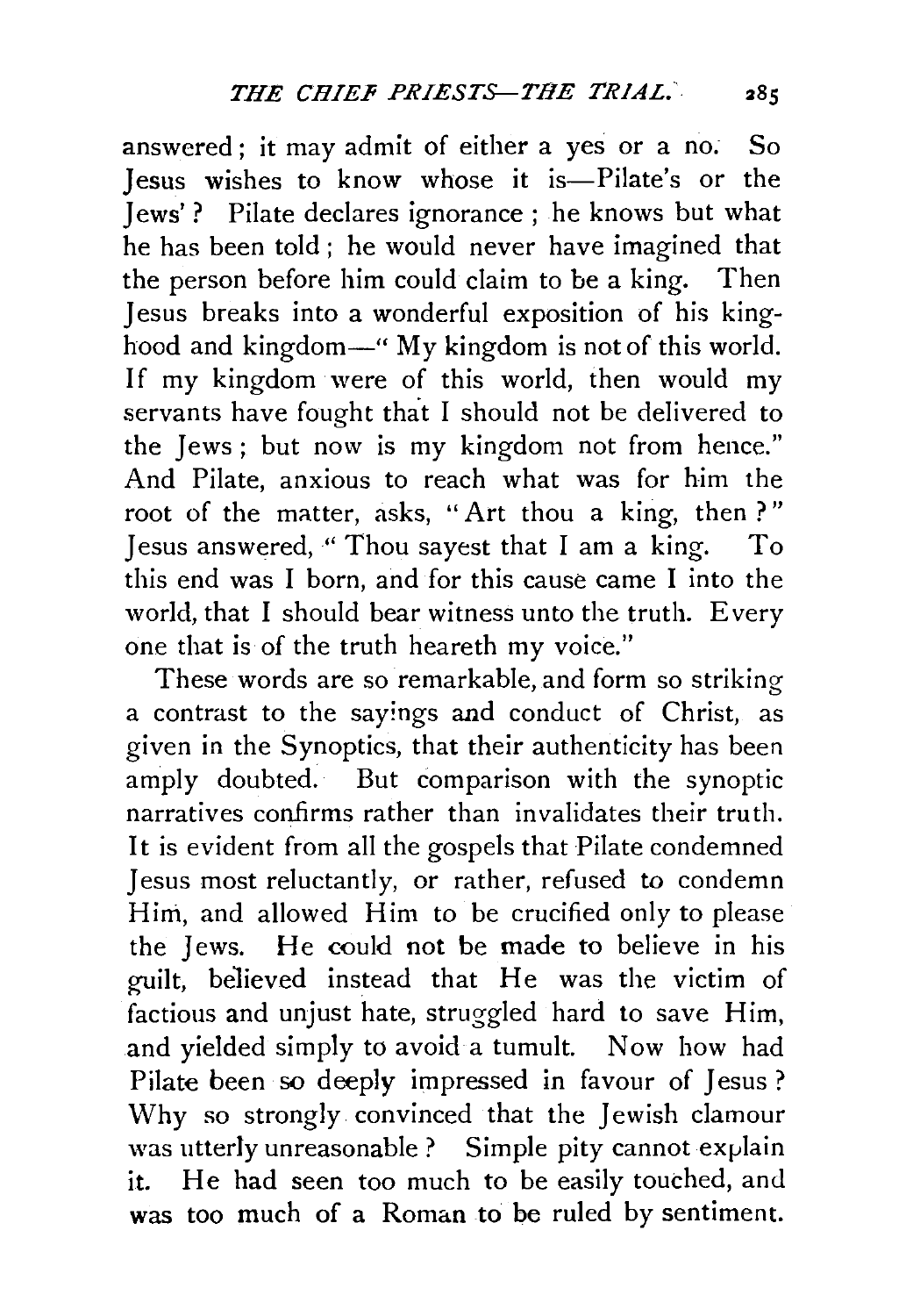And where political claims· and fiscal agitation were concerned he could be as pitiless as any of his class. But grant this interview, and all is plain. These words would make on Pilate the impression of innocence unsurpassed. They would seem to him like the speech of a child, a simple and unworldly idealist too remote from the politics and concerns of life to be a trouble in the State. He knew the Jews, right well understood the kind of men that disguised policy in religion. But this was not one of them. His speech was without worldliness, a sweet and limpid idealism, no sour and impracticable fanaticism, and must be offensive to the Jews for reasons that concerned their superstition and in no way concerned Rome, which they did not love. And so the governor tried to save the Christ. He first pronounced Him innocent, but only to hear the chief priests the more fiercely charge Him with corrupting the people from Galilee to Jerusalem.<sup>1</sup> Then, anxious to be rid of the matter, he sent Him to Herod. But Herod, with the cruel and indulgent spirit of his race, only made sport out of the Sufferer, and sent Him back derisively arrayed to Pilate. With Jesus once more on his hands, the governor was forced to assume the responsibilities involved in judgment. He did not wish to sacrifice Jesus, but still less did he wish to risk a tumult. So he tried to avoid both by a mean expedient. Should he-addressing the excited multitude now gathered before his palace, and skilfully fomented into vindictiveness against Him who had deceived them into the thought that He was Messiahshould he, as they were accustomed to an act of grace at the feast, release unto them the king of the Jews? But

*'* Luke-xxiii. *5-u.*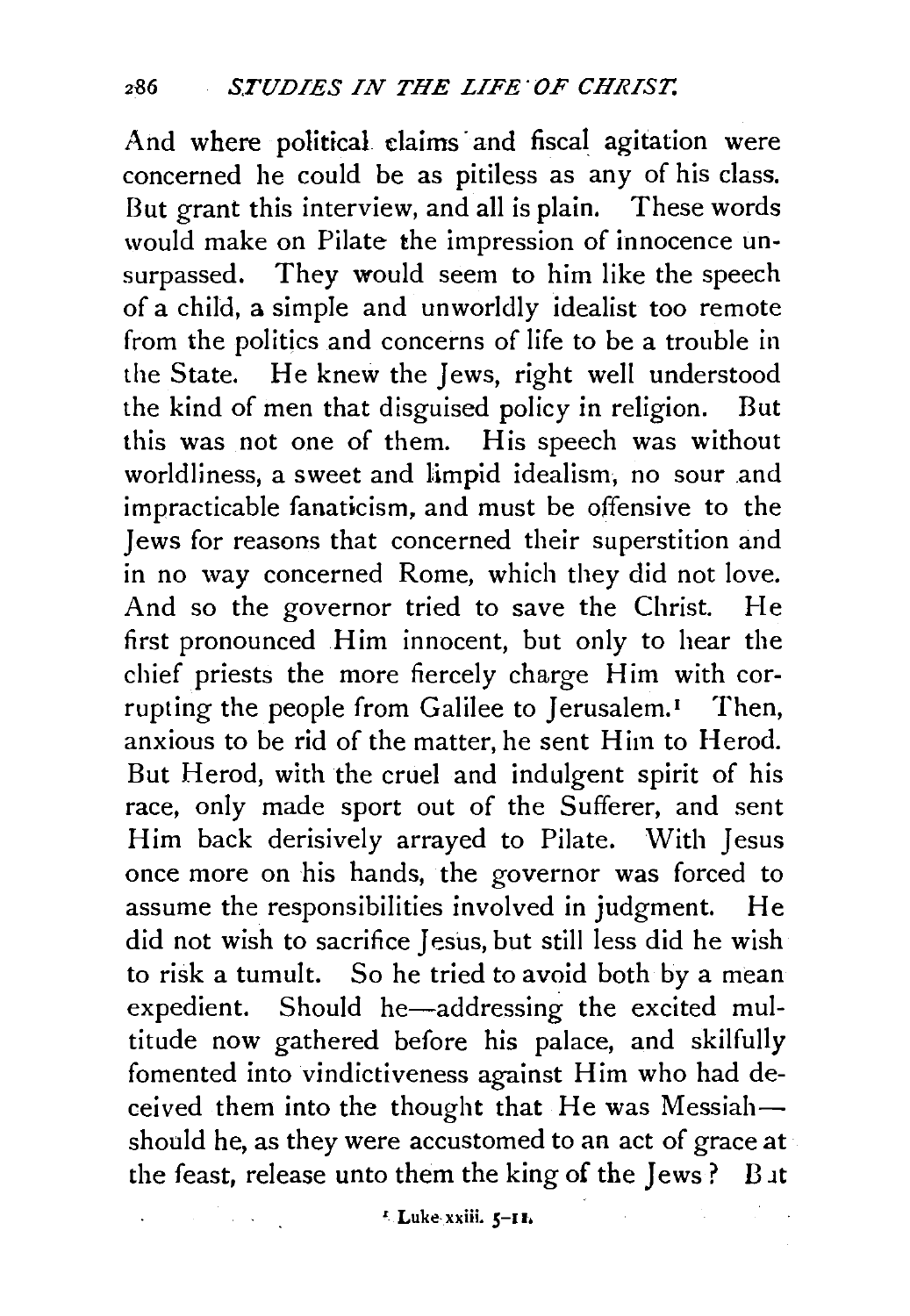"the chief priests moved the people" to cry, "Not this man, but Bar-Abbas."<sup>1</sup> By this appeal to the crowd the control of events passed from the hands of Pilate. Passion now reigned; the only question was, how long he would hold out and how best it could compel him to yield. He ordered Jesus to be scourged, clad in the symbols of mock royalty, and then shewecl Him, bleeding and humiliated, a spectacle calculated to awaken pity and satisfy revenge. But the only response was the cry, "Crucify him, crucify him!"<sup>2</sup> If they would have it, then they must know the guilt was theirs. He would not condemn Him ; he would remain "innocent of the blood of this just person." But the guilt they were ready to assume: "His blood be on us and on our children."3 "Shall I," then said he, now willing to execute any sentence they might determine, "crucify your king ?" And they, sealing their national crime by national infidelity, shouted, " Crucify him! we have no king but Cæsar." 4

And so the conflict of the three religions ended ; the Christ who held the future was to be crucified by the passion of sacerdotal Judaism and the weakness of cosmopolitan Heathenism. The tragic story is a parable in action. The religion of Israel, falsified by priests, perverted from a service of the living God into a sensuous worship, where the symbol superseded the reality, the temple overshadowed the God, and the hierarch supplanted his law, could find no love in its heart, no reverence in its will for the holiest Person of the race; met Him not as the fruition of its hopes and the end of its being, but as the last calamity of its life,

> • Mark xv. 11. • John xix. 4-6. <sup>3</sup> Matt. xxvii. 24, 25. . 4 John xix. *rs.*